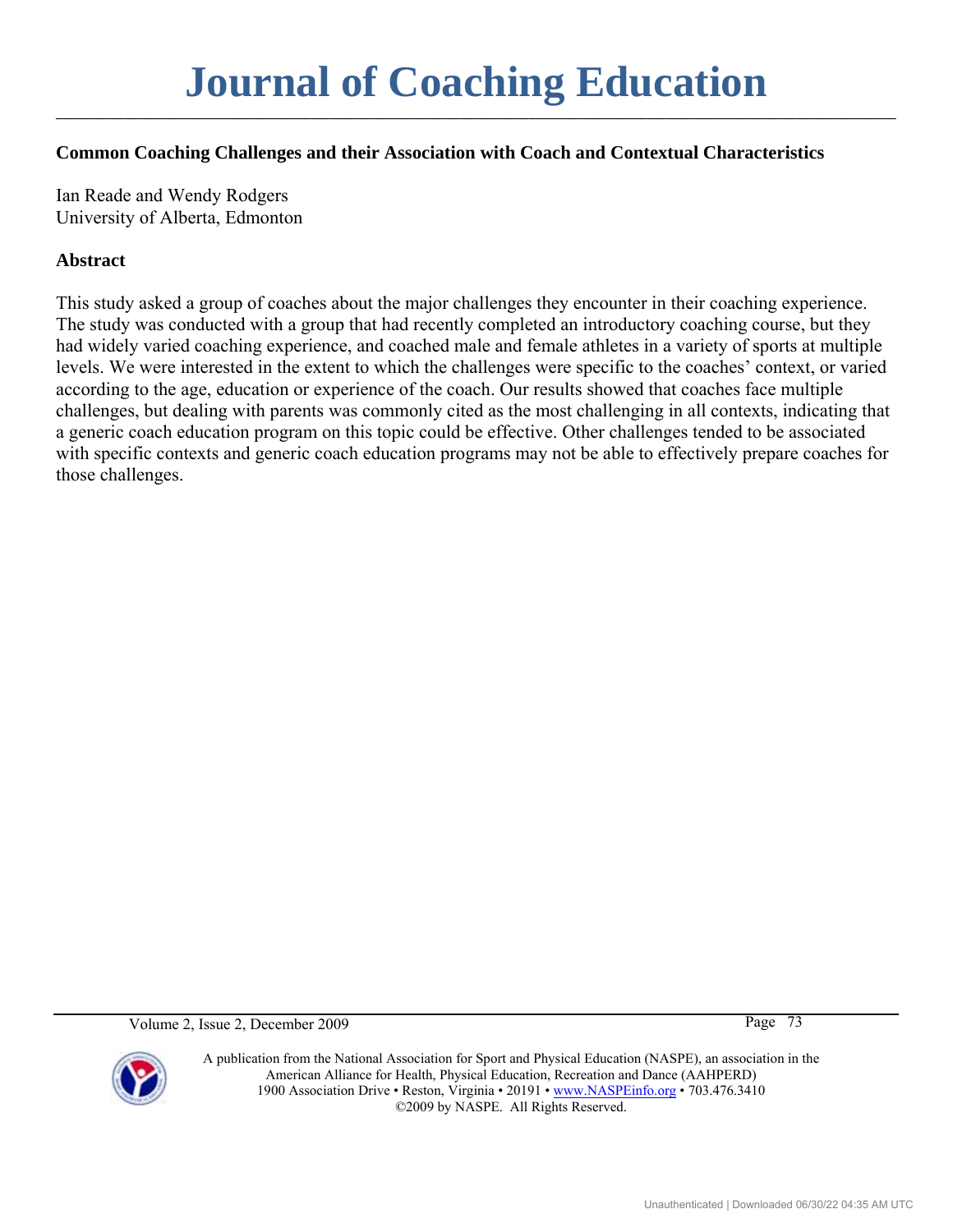#### **Common Coaching Challenges and their Association with Coach and Contextual Characteristics**

Coaching science is generally concerned with understanding what skills and preparation are associated with coaches' success within their specific domains, whether the domain is community, developmental or high performance sport. Research has focused on aspects of the coaching process such as communication (Bloom, Schinke & Salmela, 1997; Lyle, 2002) and decision-making (Jones, Housner & Kornspan, 1997; Chelladurai & Quek, 1995), specific technical and tactical knowledge (Côté, Salmela, & Russell, 1995), knowledge of sport science in general (Demers, Woodburn & Savard, 2006; Abraham & Collins, 1998), and on personal characteristics of coaches such as education and experience (Gilbert, Côté, & Mallett, 2006; Reade, Rodgers & Hall, 2008).

Recently, there has been an emphasis in coach education on personal reflection and mentoring (Gilbert & Trudel, 2001; Gilbert & Trudel, 2005) that tends to focus on the issues and challenges faced by coaches, and on the coaches' ability to problem-solve. Gilbert and Trudel (2005) stated, "As coaching issues appear to be important triggers for reflection, time could be spent in coach education programs on reviewing coaches' current or past coaching issues, and how the issues are addressed. In this sense, coach training programs could take an issue-based approach to development," (p.38).

Partially in response to the trend toward reflection as a learning tool, there has been an emphasis placed on problem solving or problem-based approach in the delivery of Canada's National Coaching Certification Program (www.coach.ca)<sup>[1](#page-1-0)</sup>. Coach education courses are currently conducted with much less emphasis on direct content provision (lecturing), and more time is spent on problem solving. Coach education programs are offering specific courses to different groups of coaches to fulfill their distinct needs, which will allow coaches to specialize at a particular level (Lemyre,Trudel & Durand-Bush, 2007). One step in effective problem-solving is the discovery and elucidation of the problems themselves. There has been relatively little attention paid to the major challenges that coaches face, how current training programs relate to these challenges, and how these challenges might vary by the coaching context (e.g., recreational versus elite sport) or with coach characteristics (e.g., inexperienced versus experienced coaches).

Research about coach preparation alludes frequently to the challenges faced by coaches, but these challenges are often presented as though they are indisputable common knowledge, often based on expert opinion or anecdotal evidence, and are claimed to be ubiquitous. One exception is Gilbert and Trudel (2005) who were able to identify some challenges in youth team sport coaches that included: "(a) athlete behavior, (b) athlete performance, (c) coach profile, (d) parental influence, and (e) team organization," (p. 32). Otherwise, there seems to be no broad-based, comprehensive description of the range of challenges coaches in a variety of coaching contexts say they face.

Volume 2, Issue 2, December 2009 **Page 74** Page 74



<span id="page-1-0"></span><sup>&</sup>lt;sup>1</sup> Canada's National Coaching Certification Program (NCCP) includes three contexts (community, competition, instructor) with various levels of coach education within each context. Each national sport governing body has a NCC program for their coaches. See [www.coach.ca](http://www.coach.ca/) for details.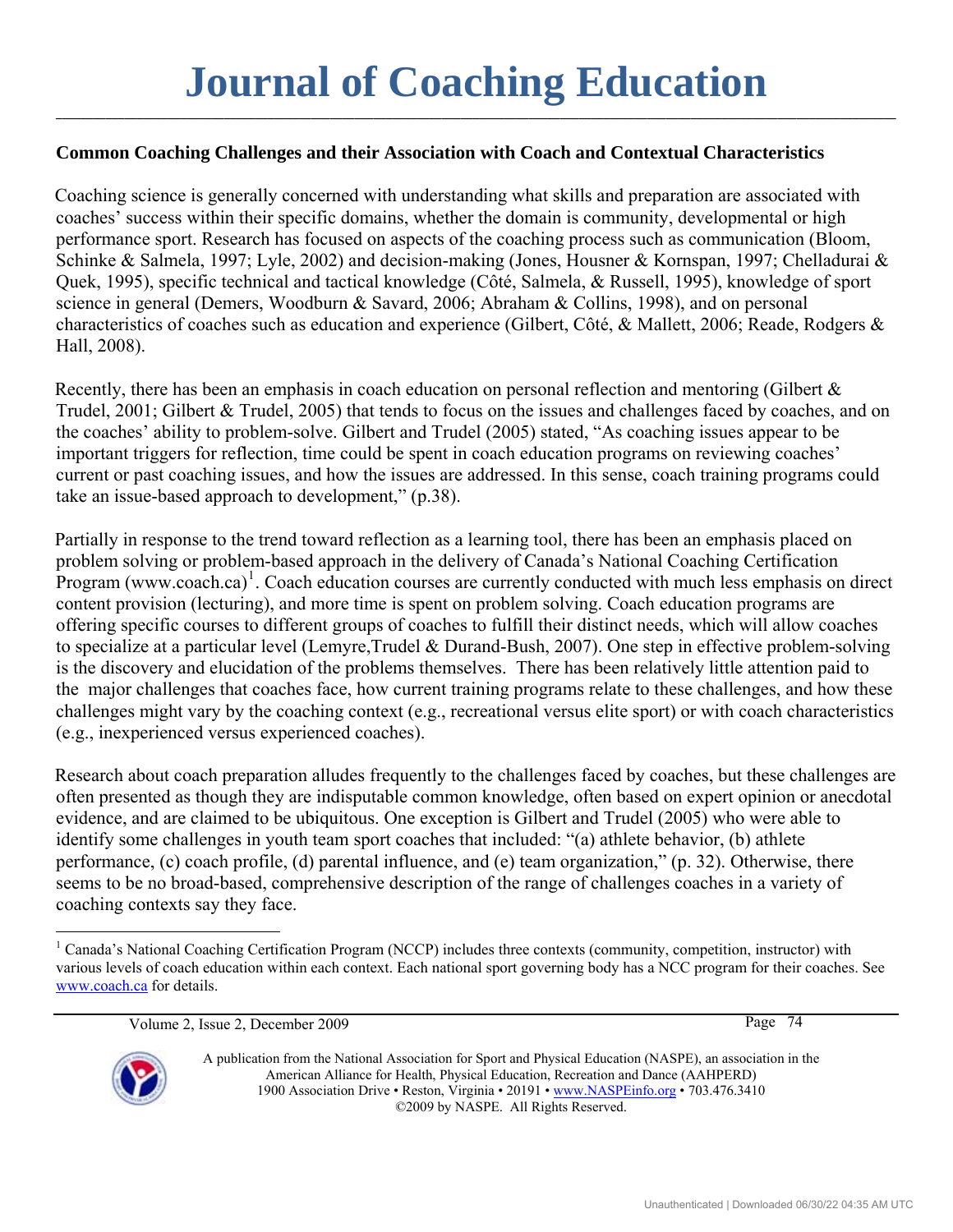### **Journal of Coaching Education \_\_\_\_\_\_\_\_\_\_\_\_\_\_\_\_\_\_\_\_\_\_\_\_\_\_\_\_\_\_\_\_\_\_\_\_\_\_\_\_\_\_\_\_\_\_\_\_\_\_\_\_\_\_\_\_\_\_\_\_\_\_\_\_\_\_\_\_\_\_\_\_\_\_\_\_\_\_\_\_\_\_\_\_\_\_\_\_\_\_\_\_\_\_\_\_\_\_\_\_\_\_\_\_\_\_\_\_\_\_\_\_\_\_\_\_\_\_\_\_\_\_\_\_\_\_\_\_\_\_\_\_\_\_\_**

A better understanding of challenges and whether or not they vary by context would enhance the effectiveness of the problem solving approach to coach preparation. As Cushion, Armour and Jones (2003) suggested, "if future coach education programs are to improve in terms of individualizing the coaching process to the situation, then social contextual factors that influence and impinge upon the lives of the coach and athlete, and the relationship that exists between them, must be taken into account," (Potrac & Jones, 1999; Jones, 2000, p.96). Additionally, beyond application to formal coach education, a better understanding of the challenges coaches face could lead to subsequent research on specific challenges and potential evidence-based solutions to those challenges.

When examining the challenges faced by coaches, there are two distinct components to consider that may influence the types of challenges that coaches confront: (1) the individual characteristics of the coach, and (2) the descriptive characteristics of the coaching context. The first component, the individual characteristics of the coach, includes age, gender, experience as an athlete, total years of coaching experience, and the coach's level of formal education. Research has suggested that characteristics such as these are related to coaching behaviors (Cushion, Armour & Jones, 2003; Gilbert, Côté, & Mallett, 2006; Reade, Rodgers & Hall, 2008) and coaching efficacy (Malete & Feltz, 2000). By extension, it is reasonable to believe that there would also be a relationship between coach characteristics and the identification and management of challenges.

The second component is the coaching context. The coaching context is difficult to specifically define from a research perspective because it is extremely complex (Cushion, Armour & Jones, 2006; Cassidy, Jones & Potrac, 2004). Sports, at the advanced level, require very specific technical knowledge. The coaching process may be similar (Lyle, 2002) between sports, but the detailed technical information required by the athletes definitely differs. However, context includes the competition level, age and gender of the athletes, the organizational structure of the program (e.g., school, club, national team), the organizational structure of the coaching staff (e.g., head or assistant coach), and the type of sport (e.g., winter/summer, team/individual).

The purpose of our study was to ask a large sample of coaches in a wide variety of coaching contexts about the challenges they face in an attempt to understand the extent to which these challenges are related either to the individual characteristics of the coach, or the coaching context.

#### **Methods & Procedures**

#### *Participants*

The population for the study was coaches being trained in the Competition-Introduction context of the National Coaching Certification Program (NCCP) of Canada. Our strategy was to study a group of coaches with similar NCCP training and within a similar time frame. Coaches who had completed all or part of the Competition-Introduction program of the NCCP within a 12-month period were included. The known similarity of the

Volume 2, Issue 2, December 2009 Page 75

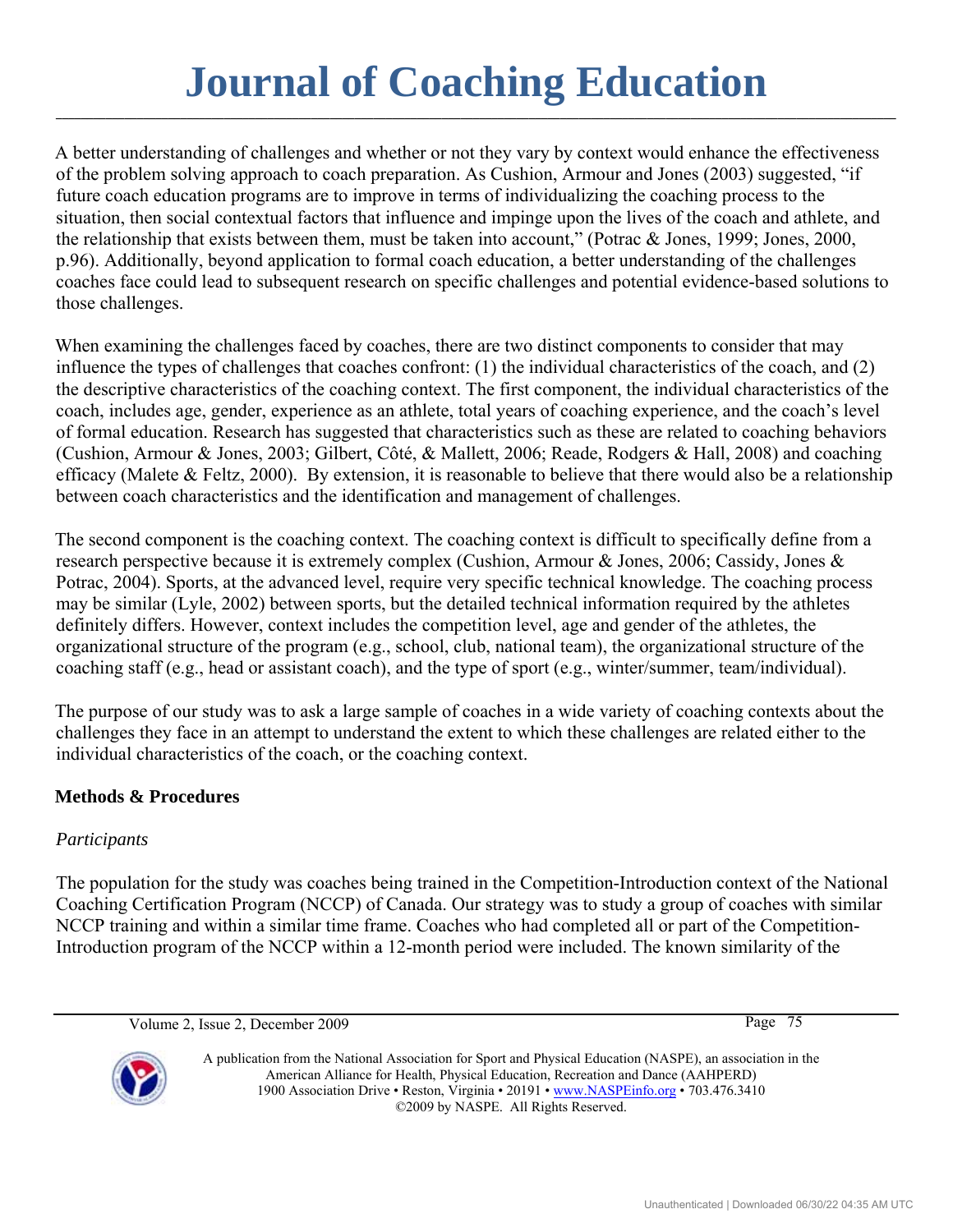**\_\_\_\_\_\_\_\_\_\_\_\_\_\_\_\_\_\_\_\_\_\_\_\_\_\_\_\_\_\_\_\_\_\_\_\_\_\_\_\_\_\_\_\_\_\_\_\_\_\_\_\_\_\_\_\_\_\_\_\_\_\_\_\_\_\_\_\_\_\_\_\_\_\_\_\_\_\_\_\_\_\_\_\_\_\_\_\_\_\_\_\_\_\_\_\_\_\_\_\_\_\_\_\_\_\_\_\_\_\_\_\_\_\_\_\_\_\_\_\_\_\_\_\_\_\_\_\_\_\_\_\_\_\_\_** individuals in the population was their attendance at one or more coach education workshops with Part A and/or Part B of the NCCP program comprising the workshop content.

#### *Coach and Context characteristics:*

The following individual coach characteristics were considered: coach age (six categories: 16-18, 18-24, 25-34, 35-44, 45-54, 55+), coach sex (two categories, male or female), highest level of formal education (six categories: Grade 8, High School, College, Undergraduate, Master's, Doctoral), highest level ever coached (four categories: community, city, provincial, national), coaches' highest level of competition as an athlete (five categories: community, city, provincial, national, international), years as a coach (eight categories: less than 1, 1-2, 2-3, 3-5, 5-7, 7-10, 10+). To assess the coaching context, the following items were considered: team or individual sport (three categories: team, individual, or both), current coaching level (community, city, provincial, national – these were assessed separately to allow for responses to indicate multiple levels of current involvement), hours trained per week (five categories: none, 1, 2, 3, more than 3), weeks in a season (less than 4, to 24+), age of athletes coached (young children; children, pre-pubertal, puberty stage 1, puberty stage 2, young adults, adults) again these were assessed separately to allow endorsement of multiple age groups, sex of athletes coached (three categories: males, females or both), and the number of competitions per week (less than 1, to 3+) for a total of 21 characteristics of the coach and the coaching context scored categorically.

#### *Description of participants and their coaching contexts*

A total of 820 coaches (438 men and 371 women, 11 no response) with 488 coaching only male athletes, 160 coaching only female athletes and 159 coaching both, provided at least partial information. The coaches came from across Canada (20% from BC, 16% from AB, 4% from SK, 5.5% from MB, 30% from ON, 12% from QB, 5% from NB, 1% from PEI, 1% from NF, and 1% from the territories combined), which shows fairly good regional representation given the population of the country. Coaches ranged in age from 16 years old to 55+, with the largest age category being 35-44 (27%), and the smallest category being 55+ (3.7%). The next smallest category was 16-18 (13.5%). Their coaching experience ranged from less than one year (8.8%) to more than 10 years (15.1%), with the largest category being 3-5 years (23.6%). Only 4.4% had never competed as an athlete. For the coaches' highest level of competition as an athlete, 11.6% competed at the community level, 19.3% at the city level, 37.6% at the provincial level, 17.2% at the national level and 9.2% had competed at the international level. Their coaching levels covered all options from community (30.3%), to city (32%), to provincial (28.6%), to national level (9.1%), representing the full competitive spectrum. They ranged in formal education from Grade 8 (7.7%) to doctoral degree (1.2%), with the largest categories being high school diploma (32.8%) and undergraduate degree (30%).

#### *Design and Procedures*

All study procedures were approved by an institutional research ethics board. A census survey method was used to collect the data. All coaches who had completed NCCP Part A and B (www.coach.ca) training in the

Volume 2, Issue 2, December 2009 Page 76

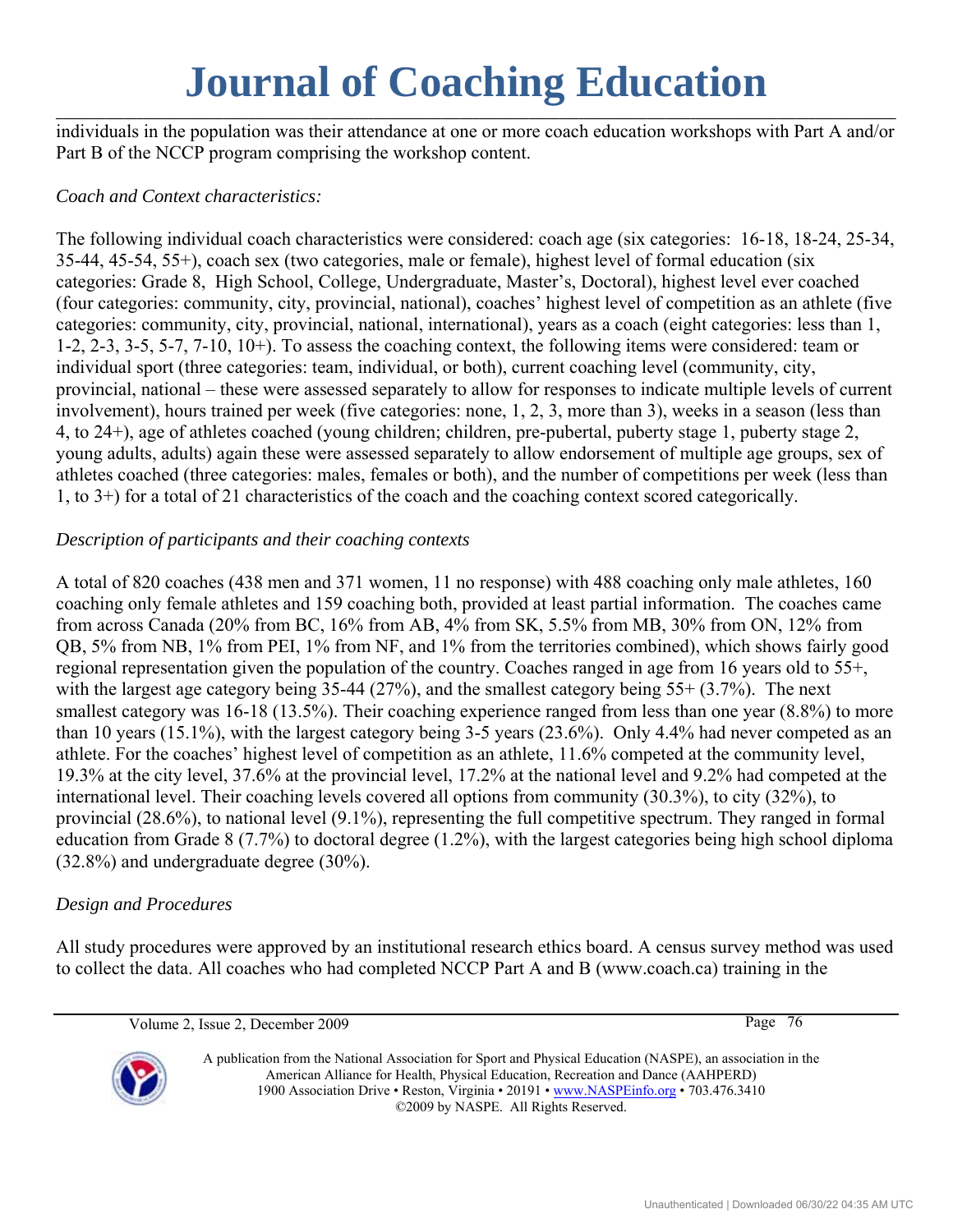**\_\_\_\_\_\_\_\_\_\_\_\_\_\_\_\_\_\_\_\_\_\_\_\_\_\_\_\_\_\_\_\_\_\_\_\_\_\_\_\_\_\_\_\_\_\_\_\_\_\_\_\_\_\_\_\_\_\_\_\_\_\_\_\_\_\_\_\_\_\_\_\_\_\_\_\_\_\_\_\_\_\_\_\_\_\_\_\_\_\_\_\_\_\_\_\_\_\_\_\_\_\_\_\_\_\_\_\_\_\_\_\_\_\_\_\_\_\_\_\_\_\_\_\_\_\_\_\_\_\_\_\_\_\_\_**

previous 12 months were contacted. The coaches were sent a link by email to the web-based questionnaire. In the e-mail, coaches were informed about the nature of the study and were asked to consent to participate by completing the on-line research survey.

#### *Measures*

A list of things believed to 'challenge' coaches was developed in consultation with groups of experts from the Coaches Association of Canada staff; NCCP master learning facilitators; experienced Canadian Interuniversity Sport (CIS) Coaches; and sport scientists familiar with sport, coaching and psychometrics. A questionnaire assessing these challenges was developed, including both checklist and open-ended questions that were included among the instruments used in a larger study about coach education practices. The list of 17 challenges is presented in Table 1.

Participants were asked to choose from a list of the "single biggest challenge as a coach." After responding to this question, they were then asked to rate the extent to which each of the listed items was a challenge.

#### **Results**

The frequency of endorsement of the single biggest challenge, as well as endorsement of each specific challenge, is presented in Table 1. When forced to choose, the most frequently endorsed challenge is *dealing with parents*. The next most frequently endorsed challenges, overall, are *motivating athletes*, *securing funding* and *other resources* and *teaching technical parts of the sport*.

When allowed to endorse each item on the list as a major challenge or not, one more challenge emerged – *preparing athletes mentally* – which was endorsed by a greater percentage of coaches than *teaching technical parts*. Taking both methods of assessing the impact of the challenges into consideration, there are five major challenges that appear to affect at least one quarter of the coaches surveyed: *dealing with parents*, *securing funding*, *motivating athletes, preparing athletes mentally* and *teaching the technical parts*. The results also show that, on average, coaches identified 2.7 major challenges each, which would reinforce the idea that coaching is generally challenging and there is a need to understand whether coach-training can be improved to better prepare coaches for meeting these challenges. Based on the ranking, it appears that coaches find *managing their own stress at competitions* and *dealing with officials* and *assistant coaches* as least likely to be major challenges. The results also indicate that physical preparation is less of a challenge for coaches than mental preparation or motivation of athletes.

#### *Challenge 1: Dealing with parents*

In order to better understand what individual coaching characteristics were most associated with the challenge *dealing with parents,* a series of chi-square analyses was conducted considering a number of the characteristics of the coaches, including: the age of the coach, the gender of the coach, the coach's level of formal education and the coach's total years of experience. The characteristics of the coaching context that were considered

Volume 2, Issue 2, December 2009 **Page 77** 

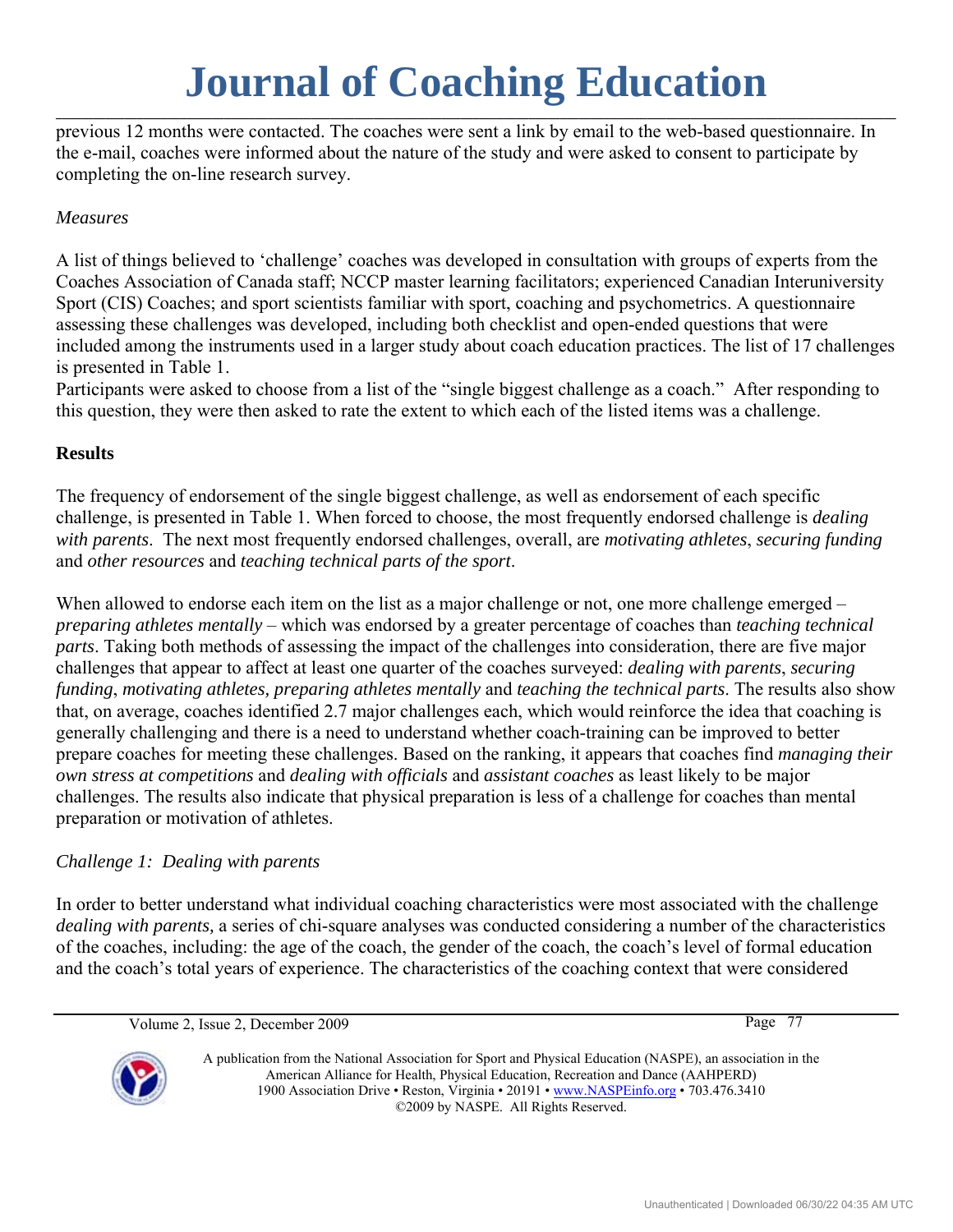**\_\_\_\_\_\_\_\_\_\_\_\_\_\_\_\_\_\_\_\_\_\_\_\_\_\_\_\_\_\_\_\_\_\_\_\_\_\_\_\_\_\_\_\_\_\_\_\_\_\_\_\_\_\_\_\_\_\_\_\_\_\_\_\_\_\_\_\_\_\_\_\_\_\_\_\_\_\_\_\_\_\_\_\_\_\_\_\_\_\_\_\_\_\_\_\_\_\_\_\_\_\_\_\_\_\_\_\_\_\_\_\_\_\_\_\_\_\_\_\_\_\_\_\_\_\_\_\_\_\_\_\_\_\_\_**

included the current role of the coach (head coach, assistant coach, both), whether it is a team or individual sport coached, the level of competition of the athletes, the age groups of the athletes, the sex of the athletes and the number of competitions per week. Five of these variables were found to relate to an endorsement of parents as a major challenge. These were the gender of the coach, the highest level of formal education of the coach, the age of the athletes (young children and adults) and the competitive level coached.

The gender of the coach was found to vary significantly with females more likely to endorse parents as a challenge,  $\chi^2(1)=3.89$ , *p*<.05. Male (n=133) and female (n=137) coaches were found to comprise 50% each of the total coaches, indicating that dealing with parents is a challenge (n=270). However, this number represented a significantly higher proportion (36.9%) of the female coaches (total  $n_{female}=371$ ) than of the male coaches  $(30.4\%; total \space n_{male} = 438).$ 

The distribution of coaches endorsing *dealing with parents* as a major challenge was examined in consideration of the ages of the athletes coached. This is a difficult category to interpret because the coaches were free to endorse multiple age categories. Thus, the age categories cannot be considered continuously, but can only be considered separately. Separate Chi square analyses were conducted for each age of athlete category. A disproportionately large number of coaches of 3-5 year olds (42%) indicated that dealing with parents was a major challenge,  $\chi^2$  (1)=5.37, *p*<.05, whereas a disproportionately small number of coaches of over 22 year olds (26%) indicated that it was a problem,  $\chi^2$  (1)=6.14, *p*<.01. The percent of coaches of all the other age groups was between 30.7 and 35.6%. It is of interest that of all the coaches indicating *dealing with parents* was a challenge, the highest proportion saying yes (64.3%) coached the 12-15 year old group, compared to the respondents to that question saying no (35.7%). This reflects that the largest number of coaches work with that age group. The counts and percentages within columns are presented in Table 2.

A sport-by-sport examination of the data was performed to determine the extent to which *dealing with parents* might be sport-specific beyond the non-significant finding of the distinction between team and individual sports. A total of 44 different sports are represented in the data. Of the 272 coaches indicating that parents were a problem, the highest number was in gymnastics, representing 38.8%. The highest percentage within a sport was hockey, with 54.4 % (n=33) of hockey coaches saying this was a problem. For sports where there were more than 20 coaches responding, the median proportion was about 34%, with a low in martial arts (17.4%) and curling (26.1%) – these being the only two sports below 31%. Highs were observed in hockey (54.4%), gymnastics (38.8%), horseback riding (38.1%) and swimming (37.5%).

The coach's level of education was also found to vary significantly with the endorsement of parents as a major challenge,  $\chi^2$  (5)=23.49, *p*<.0001, also with a larger effect size than that seen for the other significant variables. The main distributional difference was that a disproportionately large number of coaches with high school education endorsed parents as a challenge compared to the other education-based groups. The frequencies and percentages are presented in Table 3.

Volume 2, Issue 2, December 2009 Page 78

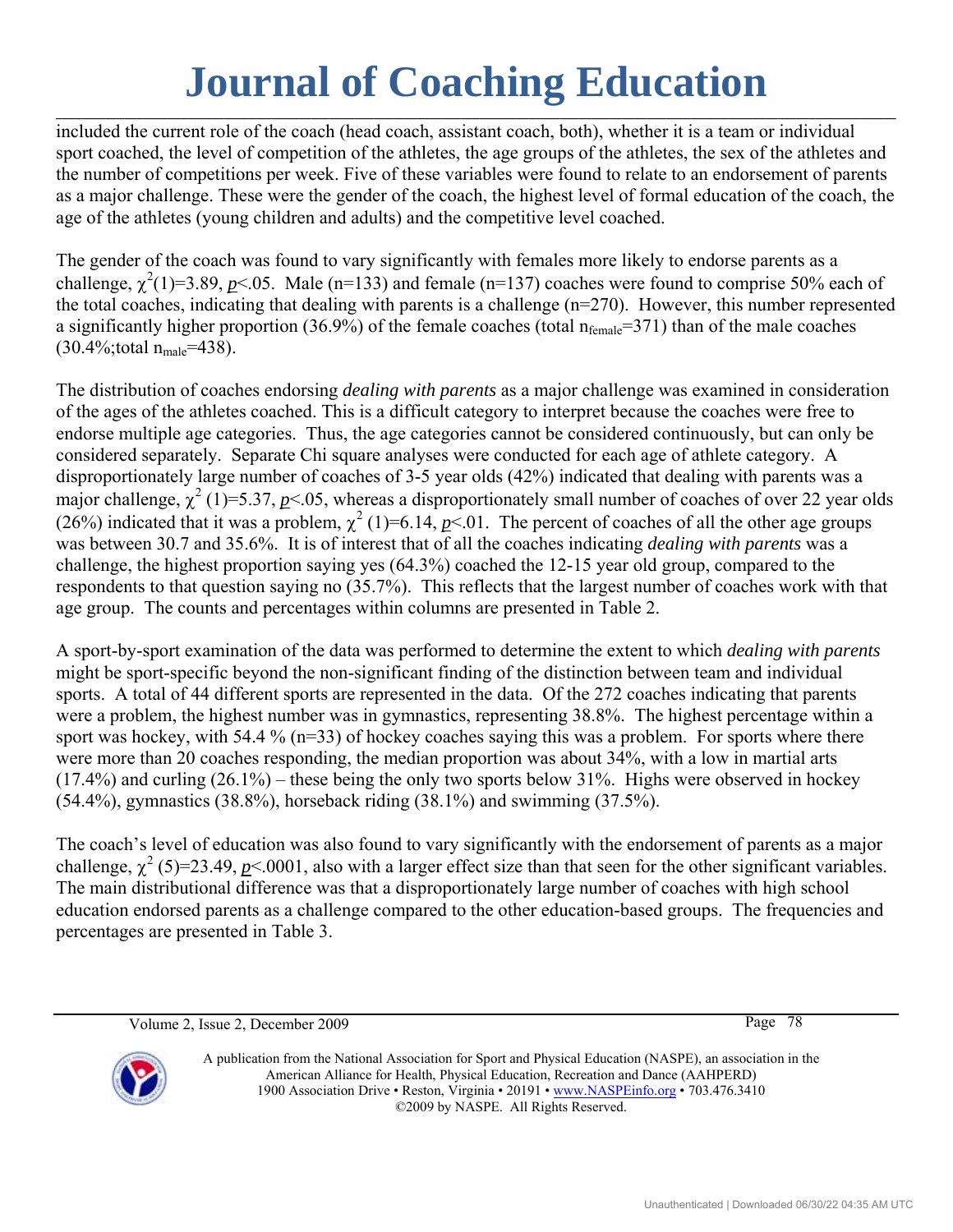### **Journal of Coaching Education \_\_\_\_\_\_\_\_\_\_\_\_\_\_\_\_\_\_\_\_\_\_\_\_\_\_\_\_\_\_\_\_\_\_\_\_\_\_\_\_\_\_\_\_\_\_\_\_\_\_\_\_\_\_\_\_\_\_\_\_\_\_\_\_\_\_\_\_\_\_\_\_\_\_\_\_\_\_\_\_\_\_\_\_\_\_\_\_\_\_\_\_\_\_\_\_\_\_\_\_\_\_\_\_\_\_\_\_\_\_\_\_\_\_\_\_\_\_\_\_\_\_\_\_\_\_\_\_\_\_\_\_\_\_\_**

The last factor relating to endorsing parents as a major challenge is the level of competition the coach was working at,  $\chi^2$  (1)=6.96, *p*<.01, where there was a disproportionately high number of coaches endorsing dealing with parents as a challenge who were working at the community level (60.7%). The frequencies and percentages are presented in Table 4.This variable is also difficult to interpret because coaches could respond that they coach at more than one level.

Taken together, the variable most strongly related to coaches indicating that parents are a major challenge is first, having high school level education is second, coaching at the community level is third, coaching adults (which reduced the probability) is fourth, coaching 3-5 year olds is next and finally, being female.

To better understand the potential combined influence of these variables, the correlations among them (Spearman's rho, ρ) were examined. Significant correlations were observed between gender and coaching at the community level,  $p=-.250$ ,  $p<.0001$ , indicating women are more likely to coach at the community level; between coaching at the community level and coaching 3-5 year olds,  $p=0.274$ ,  $p<0.001$ , as well as with coaching adults,  $p=112$ ,  $p<.0001$ , indicating that community level is positively associated with coaching young children and coaching adults; between coaching at the community level and highest level of education, ρ=.168, p<.0001, indicating that not coaching at the community level is associated with higher education; between highest level of education and gender, ρ=-.165, p<.0001, indicating that men are more likely to have higher education; between gender and coaching young children, ρ=-.297, p<.0001, such that women are more likely to coach young children, and there was a weaker association between gender and coaching adults,  $p=-.073$ ,  $p<.05$ , also indicating women are more likely to coach adults; and between coaching young children and highest education,  $p=191$ ,  $p<.0001$ , indicating that those with higher education do not coach young children (because no=2, and education goes up). Taken together, we can understand that community level coaches are most likely to work with young children and adults, and are likely to be women and have lower education. These coaches would likely benefit from additional training regarding dealing with parents.

#### *Challenge 2: Securing funding and other resources*

Again, a series of chi-square analyses was undertaken to determine for which groups of coaches seeking funding was a major challenge. Examining the same variables examined for the previous challenge, years of coaching experience,  $\chi^2$  (6)=15.81, *p*<.02 had a noteworthy effect size. A disproportionately large number of coaches who have coached for 3-5 years or 10+ years positively endorse seeking funding as a major challenge. Gender of the coach showed a marginally significant relationship;  $\chi^2$  (1)=4.16, *p*<.05, such that men found it to be more challenging than women.

Three coaching context variables showed marginally significant relationships: coaching  $16 - 18$  year-olds,  $\chi^2$ (1)=5.05, *p*<.05, coaching 19-22 year-olds,  $\chi^2$  (1) = 4.01, *p*<.05, and coaching at the provincial level,  $\chi^2$ (1)=3.94, *p*<.05. The frequencies and percentages for years of experience are presented in Table 5. Forty one percent of coaches indicating that funding is a major challenge (n=205) coach at the provincial level (n=84). A

Volume 2, Issue 2, December 2009 Page 79

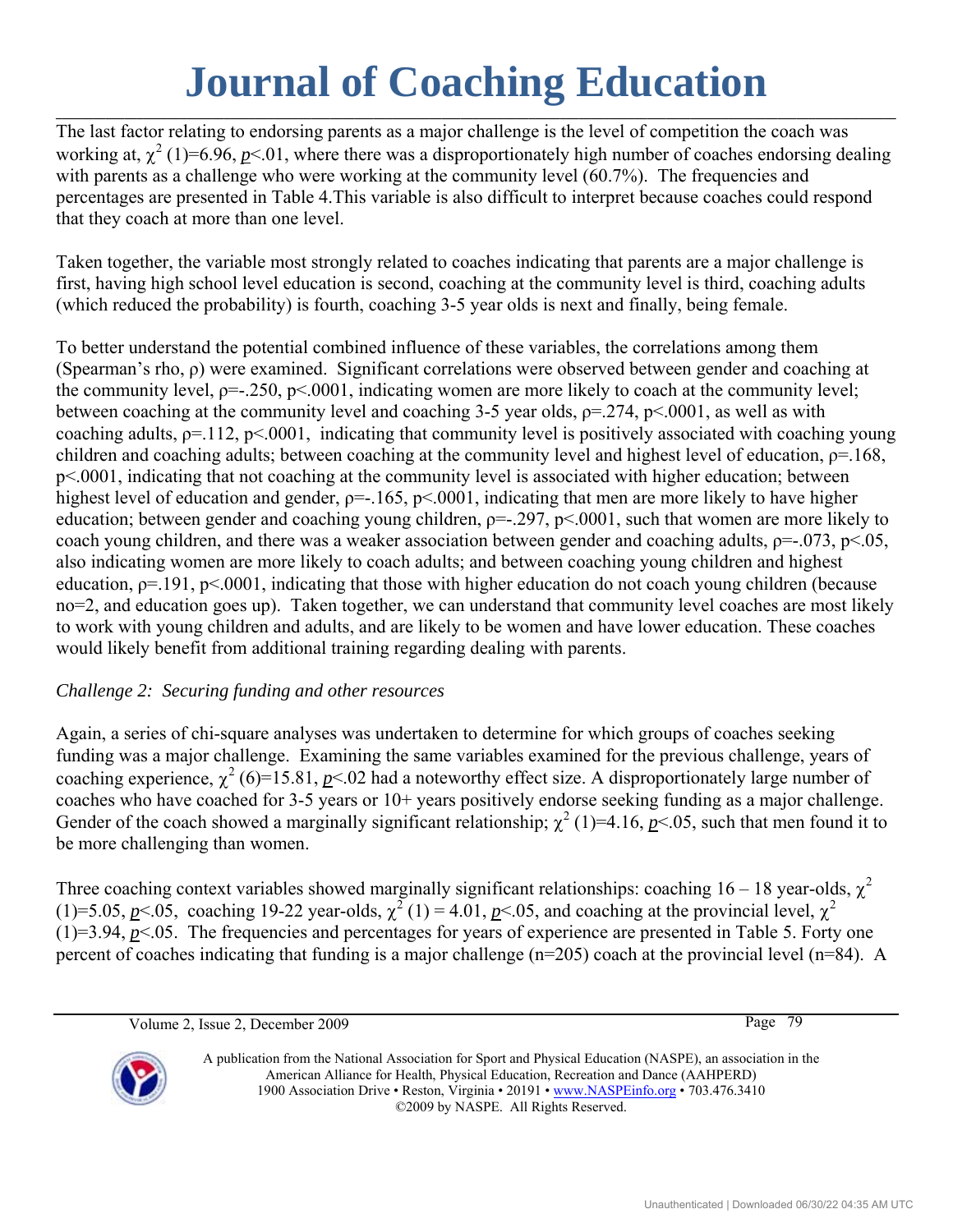**\_\_\_\_\_\_\_\_\_\_\_\_\_\_\_\_\_\_\_\_\_\_\_\_\_\_\_\_\_\_\_\_\_\_\_\_\_\_\_\_\_\_\_\_\_\_\_\_\_\_\_\_\_\_\_\_\_\_\_\_\_\_\_\_\_\_\_\_\_\_\_\_\_\_\_\_\_\_\_\_\_\_\_\_\_\_\_\_\_\_\_\_\_\_\_\_\_\_\_\_\_\_\_\_\_\_\_\_\_\_\_\_\_\_\_\_\_\_\_\_\_\_\_\_\_\_\_\_\_\_\_\_\_\_\_**

total of 55 coaches (26.8%) who say funding is a major challenge coach 19-22 year-olds while 100 (48.8%) coach 16-18 year-olds.

Taken together, coaches most concerned with securing funding are male, coach 16-18 year olds at the provincial level and could be either early career (3-5 years) or late career (10+ years), which seems to once again show that major challenges are shared by coaches regardless of their coaching experience.

The highest percentage of coaches within any one sport endorsing *securing funding* as a major challenge was observed in volleyball with 34% of 41 coaches agreeing, followed by hockey (33.3% of 33 coaches agreeing), baseball (30.6% of 108 coaches), and figure skating (30.3% of 33 coaches agreeing). The modal response reflected these scores in the 30-34% range. The lowest percentage was bowling where none of 23 coaches endorsed this as a challenge, followed by swimming where 8.3% of 24 coaches agreed. The rest of the percentages for the sports with more than 20 coaches responding ranged from 17.4% (martial arts) to 26.1% (curling).

#### *Challenge 3: Motivating athletes*

The individual coaching characteristics found to relate significantly with endorsement of *motivating athletes is a major challenge* were the age of the coach,  $\chi^2$  (5)= 12.83, *p*<.05 and the highest level of education of the coach  $\chi^2$  (5)=13.21, *p*<.05. The frequencies and percentages for the age categories are presented in Table 6. It can be seen that there is a disproportionate number of coaches aged 16-18 who report that motivating athletes is a major challenge compared to the other categories. Regarding the level of education of the coach, 38.4% of those indicating that motivation is a major challenge also reported high school level education. The frequencies and percentages are reported in Table 7. Also, a disproportionately large percentage of coaches with grade 8 education report that motivating athletes is a major challenge compared to the proportion of coaches in other education categories.

For the coaching context, the coach's current role,  $\chi^2$  (2)=7.14, *p*<.05; if the athletes were 19-22 years old,  $\chi^2$ (1)=13.50, *p*<.0001; if the athletes were 22+ years old,  $\chi^2$  (1)=8.93, *p*<.003. Of the 200 coaches who indicated that *motivating athletes is a major challenge*, only 12.5% reported coaching 19-22 year-olds and 16.5% reported coaching athletes 22+ years old, suggesting that motivating athletes tends not to be a major challenge for coaches of older athletes.

To determine if this challenge was specific to certain sports, the frequency of endorsing this challenge was examined by sport. Thirteen sports with more than 20 coaches each responding were specifically examined. The highest percentage of coaches was observed in swimming where 50% of 24 coaches said motivating athletes was a major challenge. The lowest percentages were observed for horseback riding (14.3% of 21 coaches) and basketball (16.9% of 65). The modal response was about 21% reported by bowling coaches, curling coaches and volleyball coaches.

Volume 2, Issue 2, December 2009 **Page 80** 

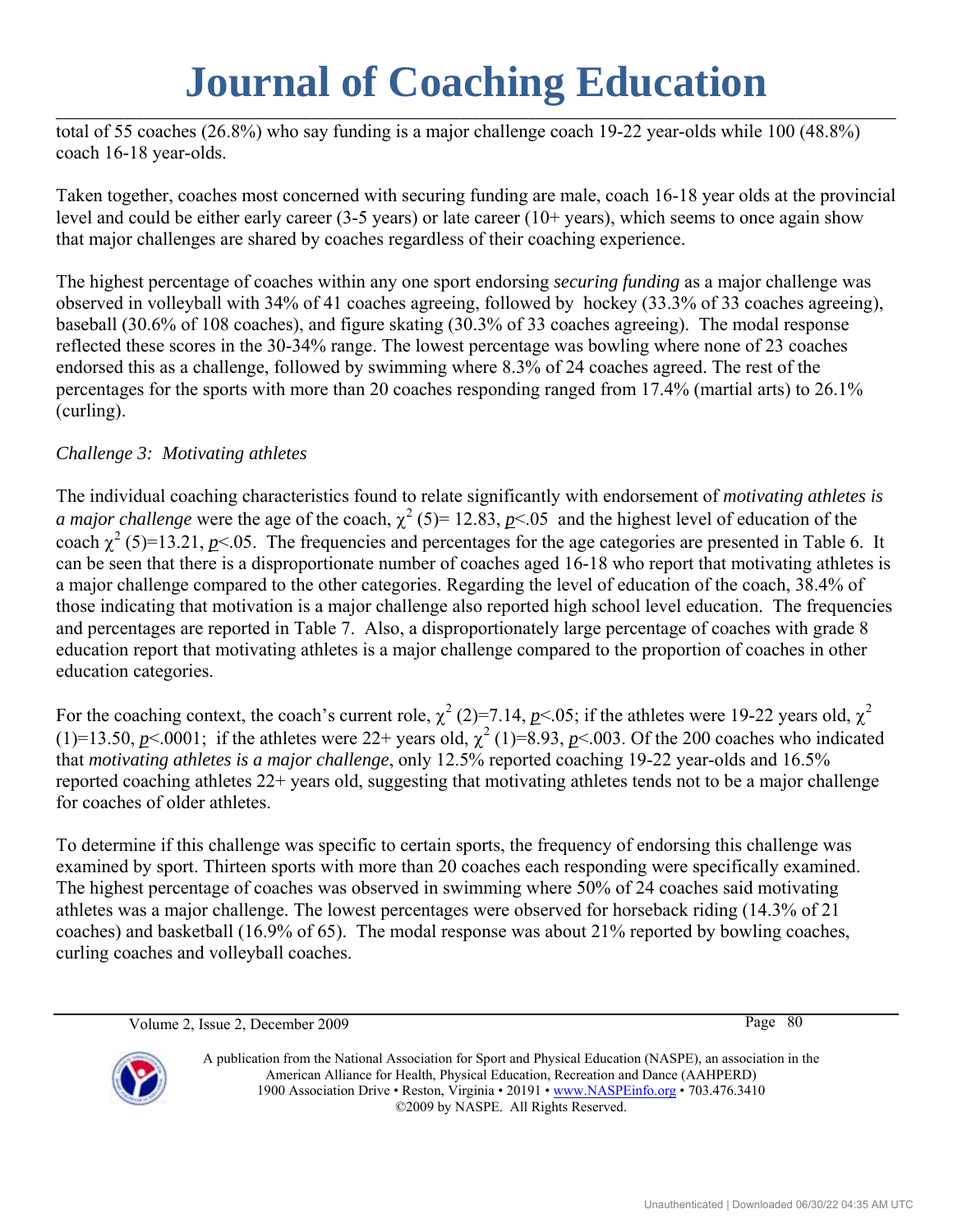**\_\_\_\_\_\_\_\_\_\_\_\_\_\_\_\_\_\_\_\_\_\_\_\_\_\_\_\_\_\_\_\_\_\_\_\_\_\_\_\_\_\_\_\_\_\_\_\_\_\_\_\_\_\_\_\_\_\_\_\_\_\_\_\_\_\_\_\_\_\_\_\_\_\_\_\_\_\_\_\_\_\_\_\_\_\_\_\_\_\_\_\_\_\_\_\_\_\_\_\_\_\_\_\_\_\_\_\_\_\_\_\_\_\_\_\_\_\_\_\_\_\_\_\_\_\_\_\_\_\_\_\_\_\_\_**

*Challenge 4: Preparing athletes mentally* 

The level of competition was the only variable relating to coaches, indicating that preparing athletes mentally was a major challenge. Coaches indicated whether they did or did not coach at each of the possible competition levels, so the 196 coaches responding 'yes' to this challenge could coach at more than one of the competition levels. Therefore, results are presented in terms of the proportion of coaches at each level endorsing this challenge. Of the 196 coaches who indicated that mental preparation was a major challenge, 48% coached at the community level, and represented 21.2% of coaches who coach at the community level  $(\chi^2 (1)=3.97, p<.05)$ . There were 56.6% of the respondents that coached at the city level,  $\chi^2$  (1) = 6.56, p < 01, representing 27.8% of city level coaches. There is a disproportionate number of city level coaches indicating this challenge. There were 41.8% of the coaches that coached at the provincial level, representing 28.4% of the total number of provincial level coaches. There was no observed relationship at the national level, with only 9.7% of national level coaches endorsing this as a challenge and 25.7% of the total number of national level coaches.

The highest percentage of coaches endorsing *preparing mentally* as a major challenge within any one sport was horseback riding with 42.9% of 21 coaches, followed by curling (39.1% of 23 coaches). The modal percentage was about 25% which was observed for baseball, basketball and volleyball. The lowest percentage within a sport was observed for swimming, with 12.5% of coaches agreeing.

### *Challenge 5: Teaching the technical parts*

Only three variables related to this challenge. These were coaching athletes 16-18 years old,  $\chi^2$  (1)=4.67, *p*<.03 coaching at the community level,  $\chi^2$  (1) = 5.46, *p*<.05 and coaching at the provincial level,  $\chi^2$  (1) = 7.68, *p*<.006.

Among the 162 coaches who endorsed this as a major challenge, 34.6% (n=56) coached 16-18 year-olds, and 65.4% did not coach this age group. Furthermore, these 56 coaches represented only 16.2% of the total number (n=345) of coaches of this age group, revealing a disproportionately small number of coaches in this age group.

Among the 162 coaches who endorsed this as a challenge,  $62.3\%$  coach at the community level (n=101), representing 22.7% of community level coaches (total n of community coaches = 444), which reveals a disproportionately high number of community level coaches who find teaching the technical parts a major challenge. Only 16.2% of the non-community coaches (total n=376) endorsed this major challenge. Relatedly, of the 162 coaches endorsing this challenge, only 42 are provincial level coaches. This represents only 14.5% of the 289 provincial level coaches, revealing a disproportionately small number of provincial level coaches.

Of the 13 sports for which more than 20 coaches responded, the highest observed percentage endorsing *teaching the technical parts* as a major challenge was gymnastics with 22.4% of 85 coaches citing this challenge. The modal percentage was about 20% which was the case for baseball, basketball, horseback riding and soccer. The lowest percentage was observed for curling with 8.7% of 23 coaches citing this challenge.

Volume 2, Issue 2, December 2009 Page 81

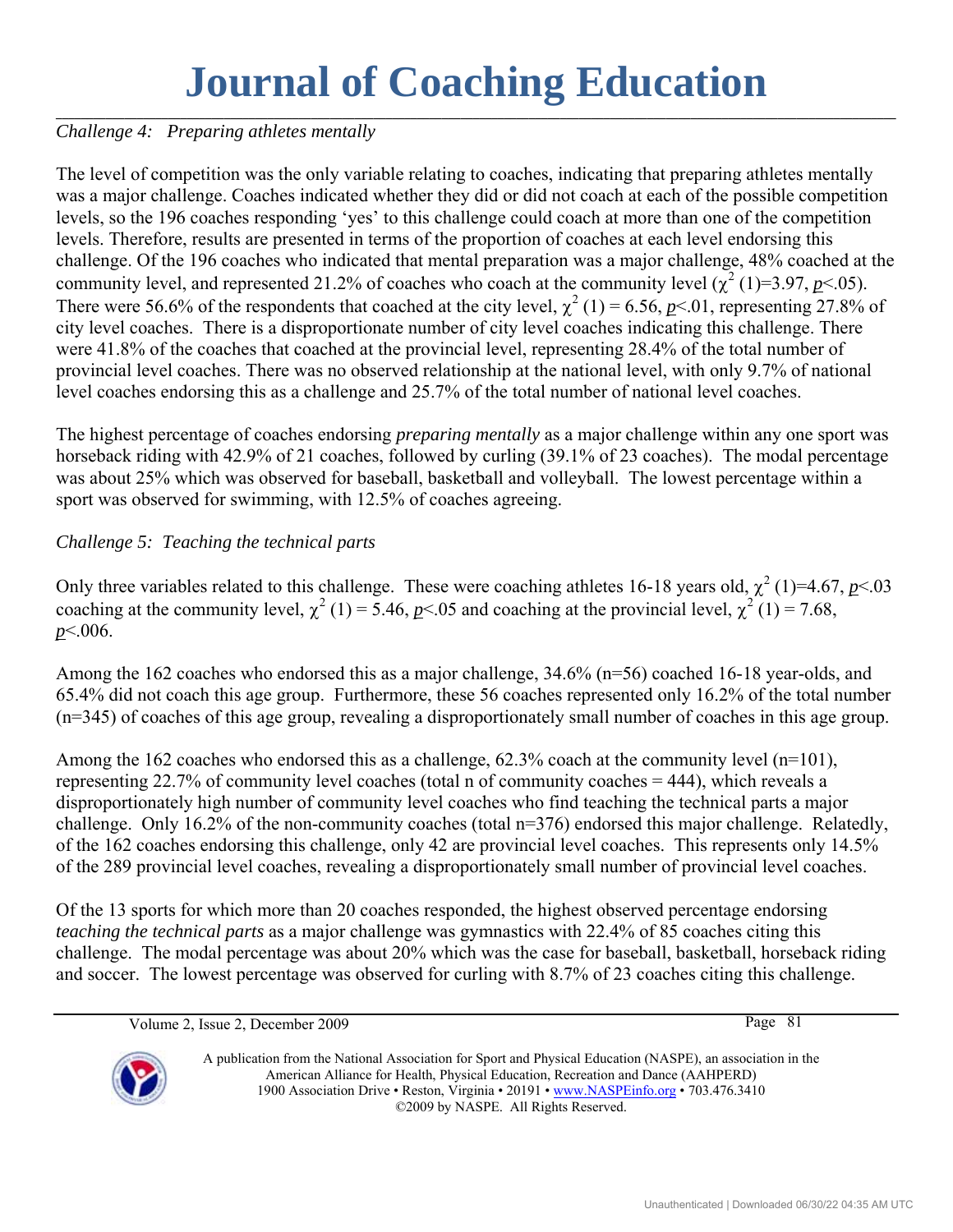#### **Discussion**

Our results reveal some interesting insight into the challenges faced by coaches, but the intent of this paper is to not only understand more about the challenges, but also to use this knowledge to question whether coach education is preparing coaches to successfully confront the identified challenges. The discussion that follows provides some thoughts as to how the Canadian NCCP program and the National Standards for Sport Coaches (NSSC) which has been designed in the United States have incorporated these challenges into their designs.

From the list of challenges given to the coaches, the one pervasive major challenge that dominated the results for all coaches was *dealing with parents*. The challenge of dealing with parents appears to persist regardless of the age or gender of the coach, their education, coaching experience or experience as an athlete. The challenge is more frequent among female coaches and coaches with a high school education. Although the challenge is more frequent in the coaching context for community coaches, coaches of children 12-15 years old and those who coach young children, it is the top ranked major challenge for every group. Admittedly, our results do not indicate that every coach has a problem in dealing with parents, but we have presented strong evidence that, for those coaches having challenges with parents, it would be impossible to explain the problem by suggesting that the coaches are just young or inexperienced or coach certain types of athletes in certain contexts or sports. According to these results, experienced coaches are just as likely as inexperienced coaches to feel that dealing with parents is their major challenge. For every coaching characteristic we measured, dealing with parents was identified as the single greatest challenge.

Our results put the spotlight squarely on parents and their relationship to coaches as a major challenge for coaches, but recent research by Harwood and Knight (2009) should also be recognized. They found that parents find their children's sport participation to be stressful and the researchers list a number of stressors that parents must deal with, including their children's coaches. Taken together, our study and Harwood and Knights' study suggest that coach-parent interactions are stressful for both parties and there is a need to develop positive and collaborative relationships among athletes, parents and coaches.

While the literature (Feltz, Hepler, Roman & Paiement, 2009; Reade, et al. 2008) indicates that experience as an athlete or coach and coach education are important preparation for coaches and improve their coaching efficacy, coaches do not seem to have sufficient preparation for dealing with parents. Experience as an athlete apparently does not lead to expertise in dealing with parents, and coaching experience itself does not seem to automatically lead to competence in solving parent challenges. The NCCP program does not include any specific content on dealing with parents (and all of our respondents had recently completed an NCCP introductory workshop), which may partly explain the commonality of the challenge for all coaches. The NSSC document ([www.ahperd.org/naspe/\)](http://www.ahperd.org/naspe/) contains references to parents in domains five (Teaching and Communication), seven (Organization and Administration) and eight (Evaluation), but does not appear to identify parents as being a challenge. It may be that coach educators do address the importance of dealing with parents, and it may be that mentor coaches pass along their strategies for handling parents. However, neither the NCCP nor the NSSC

Volume 2, Issue 2, December 2009 **Page 82** 

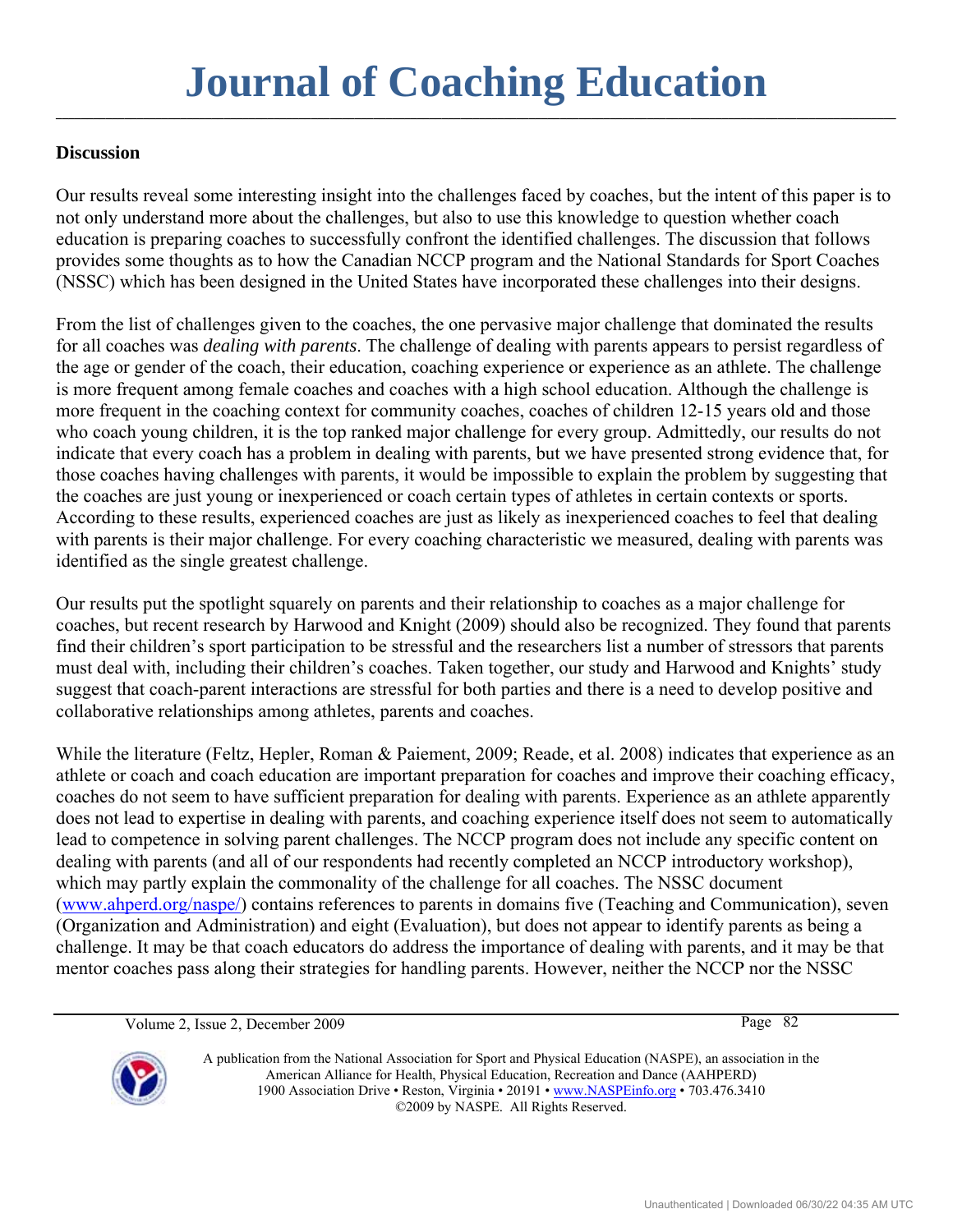### **Journal of Coaching Education \_\_\_\_\_\_\_\_\_\_\_\_\_\_\_\_\_\_\_\_\_\_\_\_\_\_\_\_\_\_\_\_\_\_\_\_\_\_\_\_\_\_\_\_\_\_\_\_\_\_\_\_\_\_\_\_\_\_\_\_\_\_\_\_\_\_\_\_\_\_\_\_\_\_\_\_\_\_\_\_\_\_\_\_\_\_\_\_\_\_\_\_\_\_\_\_\_\_\_\_\_\_\_\_\_\_\_\_\_\_\_\_\_\_\_\_\_\_\_\_\_\_\_\_\_\_\_\_\_\_\_\_\_\_\_**

make it clear that the topic is important. Since these coach education resources seem to deal minimally with strategies for handling parents, it may be that coaches are never given the necessary tools to effectively handle this challenge, which may explain our findings. Gilbert and Trudel (2005) found that when discussing issues such as parental influence, the coaches seldom referred to their coaching materials for generating strategies, suggesting there are few or not particularly useful strategies provided in those materials. The coaching efficacy literature (Feltz, et al. 2009; Malete & Feltz, 2000) identifies community and parental support as important for coaches to feel confident in their abilities, and the potential for problems with parents to undermine coach confidence, discourage coaches and negatively impact coach retention. According to Feltz, et al. (2009) "among social support items, perceived internal support (from athletes and parents) was the strongest in predicting coaching efficacy, especially motivation and character building efficacy," (p. 38). Taken together, the available research suggests that interacting with parents is possibly the most pervasive and most stressful aspect of coaching, and should therefore, probably receive more attention in both NCCP and the NSSC.

By comparison, other challenges appear to be more associated with individual coach or context characteristics. For example, the challenge of motivating athletes seems to vary according to years of experience as a coach and is less of a concern for coaches with more years of experience. This finding is consistent with previous research (Feltz et al. 1999; Sullivan et al. 2006) that showed that coaching and playing experience probably contribute to coaching efficacy, in some but not in all areas of coaching. According to Feltz et al. 2009, "motivation and character building are efficacy dimensions that may become more salient with more experience and higher level coaching when coaches become more competent at these aspects of coaching … the relationships between the sources of coaching efficacy and the dimensions may vary by coaching level," (p. 38).

Overall the variety of challenges endorsed suggests that many challenges to coaches are likely to be idiographic and specific to the combination of the coach's experience and context. It is unlikely, therefore, that formal coach education could effectively deal with coach challenges using a generic approach, which supports the recent suggestions of Lemyre, Trudel and Durand-Bush, 2007. Given that the average number of challenges for coaches was 2.7, and since the challenges seem to vary according to the coaching context, the enhancement of the coach's efficacy to deal with them through recognized informal education such as mentorship or practical coaching or playing experience (Mallett, Trudel, Lyle & Rynne, in press; Lemyre, Trudel & Durand-Bush, 2007) would seem to be an effective strategy. As alluded to by Gilbert and Trudel (2005), issues that are initially considered extremely challenging to a coach are later viewed as routine as a coach progresses and gains experience. Therefore, offering more specialized (and less generic) coach education and training to address predictable but sport specific challenges might also be an effective and targeted strategy. However, it is also possible that new coaches might benefit simply from being forewarned about the common challenges coaches experience. In line with Feltz's work on coaching efficacy, such knowledge would at least provide vicarious information that others have similar challenges, allowing newer coaches to better contextualize their difficulties and thus reducing the undermining influence on their coaching efficacy.

Whereas these patterns of results may not be surprising, they do speak to a need for combined generic coach education (which is currently provided in the NCCP workshops and is certainly alluded to in the NSSC

Volume 2, Issue 2, December 2009 Page 83

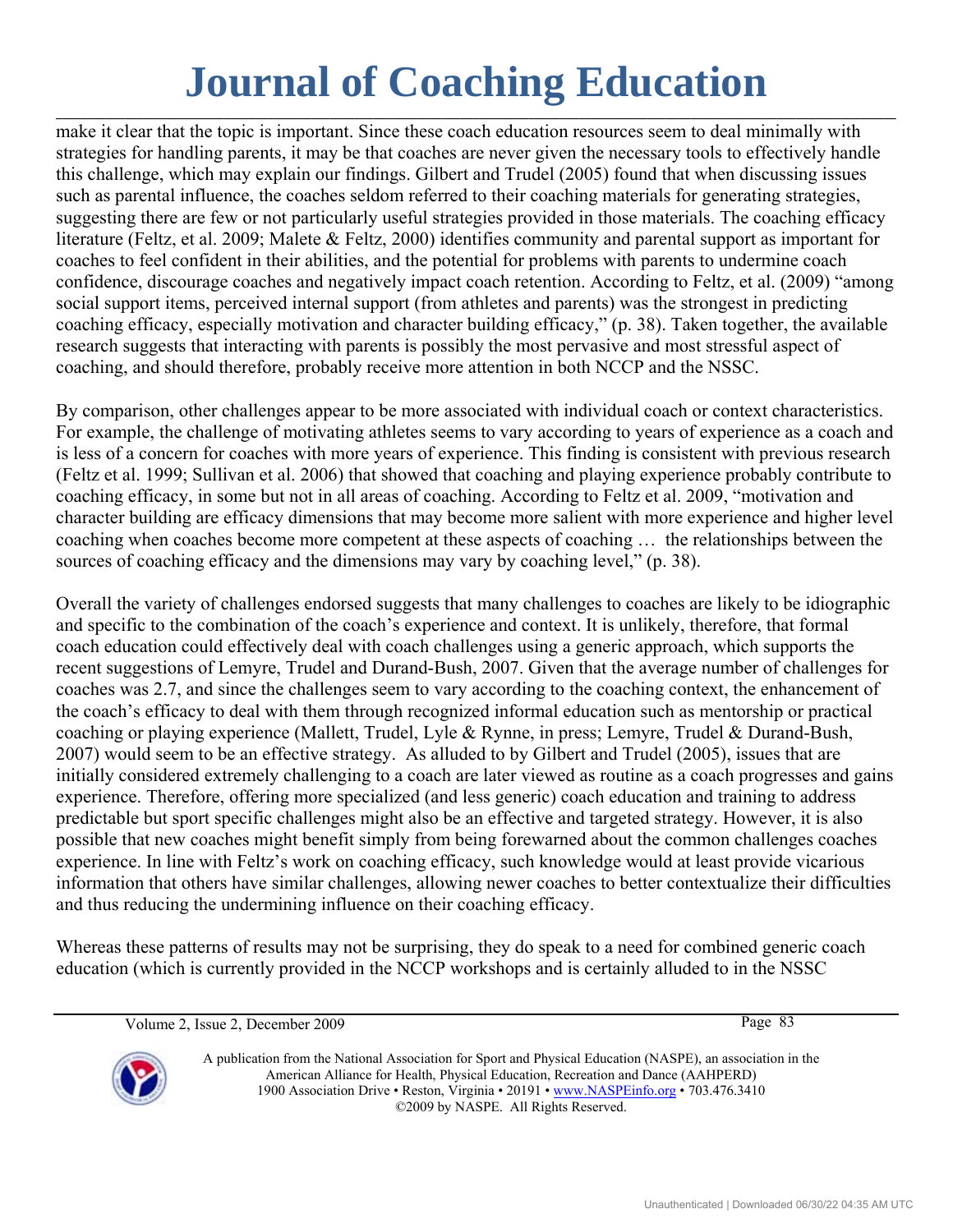### **Journal of Coaching Education \_\_\_\_\_\_\_\_\_\_\_\_\_\_\_\_\_\_\_\_\_\_\_\_\_\_\_\_\_\_\_\_\_\_\_\_\_\_\_\_\_\_\_\_\_\_\_\_\_\_\_\_\_\_\_\_\_\_\_\_\_\_\_\_\_\_\_\_\_\_\_\_\_\_\_\_\_\_\_\_\_\_\_\_\_\_\_\_\_\_\_\_\_\_\_\_\_\_\_\_\_\_\_\_\_\_\_\_\_\_\_\_\_\_\_\_\_\_\_\_\_\_\_\_\_\_\_\_\_\_\_\_\_\_\_**

material) and sport specific courses on specific issues. For example, it does appear that community level coaches, particularly those with no more than high school education, will have more challenges in their coaching than coaches of higher competitive levels with higher education. This appears to be the case for a variety of challenges. In particular, the clear pattern of *teaching the technical parts* being a challenge for community level coaches suggests that more technical education might be required for these coaches, and presumably, because technique is very sport-specific, it would be best if these education sessions addressed specific sports. For the most part, this is precisely how current coach education programs are designed. One example of a group that might benefit from such training emerging from this study is young, female coaches of community level children's gymnastics. This particular group might benefit from more technical instruction earlier, as well as some strategies for working with the parents of young children.

Such an approach supports existing coach education programs that provide specific technical training courses for coaches. Coaching education programs would then be important for improving competence in areas such as motivating athletes because coaches may not get this information as readily from playing and coaching experience alone, especially if they do not have experience at the higher competitive levels. The "special topics" approach could more easily be targeted to specific needs in specific subgroups. For example, community coaches are statistically most likely to have limited formal education, and so they might benefit from a variety of special sessions. Whereas provincial coaches do not appear to need excessive technical education, they do appear to need support in how to seek funding.

Overall, these results suggest that a modular coach education program addressing specific coach needs and delivered to those most challenged in particular areas might be a more effective way of achieving coaching excellence than a one-size-fits all workshop approach. However, Feltz et al.'s (2009) research has shown that coaches who have participated in a coaching education program are more confident in all aspects of coaching compared with either control groups of coaches who have not taken a course and/or their pre-course confidence levels (Sullivan & Campbell, 2005; Malete & Feltz, 2000), so a modular "special topics" approach should supplement and not replace generic coach education.

#### **Conclusion**

The purpose of this study was to explore more broadly the challenges coaches say they face in an attempt to determine the extent to which those challenges are generic or contextual. When considering the implications of these findings, it is important to take into account the population of coaches surveyed; these are individuals that have just completed an introductory coach education course but their individual coaching characteristics and their coaching contexts vary significantly. Previous research has shown (Sullivan & Campbell, 2005) that coaches without the benefit of coach education would be more likely to have even more challenges than the coaches in our study.

The challenges that seem to be most difficult are also those that are outside of the coach's control. While coaches can work with athletes and get them ready for competitions, they have little influence over the parents.

Volume 2, Issue 2, December 2009 **Page 84** 

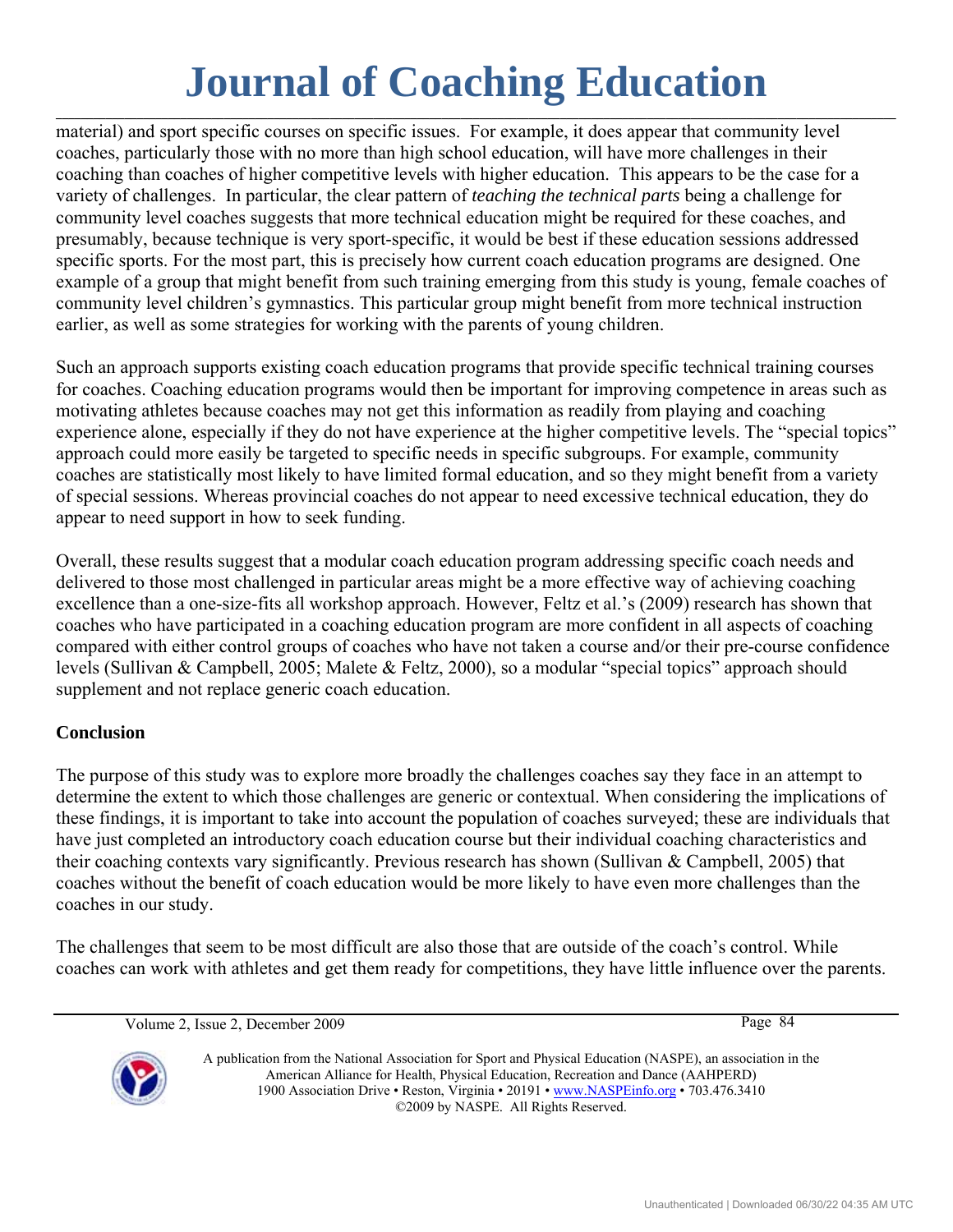**\_\_\_\_\_\_\_\_\_\_\_\_\_\_\_\_\_\_\_\_\_\_\_\_\_\_\_\_\_\_\_\_\_\_\_\_\_\_\_\_\_\_\_\_\_\_\_\_\_\_\_\_\_\_\_\_\_\_\_\_\_\_\_\_\_\_\_\_\_\_\_\_\_\_\_\_\_\_\_\_\_\_\_\_\_\_\_\_\_\_\_\_\_\_\_\_\_\_\_\_\_\_\_\_\_\_\_\_\_\_\_\_\_\_\_\_\_\_\_\_\_\_\_\_\_\_\_\_\_\_\_\_\_\_\_**

Coaches do not usually control funding or program costs, and coaches can do little to prepare athletes if the athletes are not motivated to train, practice, or to compete strongly.

While there is important information arising from the coaches' contexts in this study, the diversity of the contexts makes analysis more difficult. The range of sports creates sample sizes in each sport that are small. If we were to combine the sport with the various ages being coached in the sport, the sample sizes would be smaller. However, it is not unreasonable to suggest that coaches' challenges might be quite different in two different age categories in the same sport, or in two different sports with the same age category. While we can certainly explore these factors in the data, the small sample sizes would be unlikely to yield statistically significant, or more importantly, representative results. Nevertheless, it is important to consider the implications of those possible differences.

The move of sport organizations toward long-term athlete development models stresses developmental age, and competitive stage. Our results, although not conclusive, indicate a need to consider the ubiquitous nature of the challenge of dealing with parents, and the contextual nature of many of the other major challenges coaches face. These findings make an important contribution to the coaching science literature by first providing empirical evidence for the kinds of challenges facing coaches in a variety of settings, and second supporting a move to supplement the generic approach to coach preparation with more challenge-specific content. Of particular interest when thinking about coach education (NCCP) and coaching standards (NSSC) is that coaches in lower levels dealing with younger athletes appear to have many similar challenges to those coaching at higher levels, and possibly even more challenges. Such results indicate that coaches in lower levels need just as much preparation as those in higher levels for certain challenges. The results simply do not support the idea that coaches at lower levels require only introductory education while coaches of older and/or more competitive athletes need more education. In fact, the opposite may be true, where beginning coaches need more education and experienced coaches require less, recognizing the important influence of experience accrued outside formal coach education. It may be that we are significantly underestimating the importance of the foundational requirements of community level coaches.

Volume 2, Issue 2, December 2009 Page 85

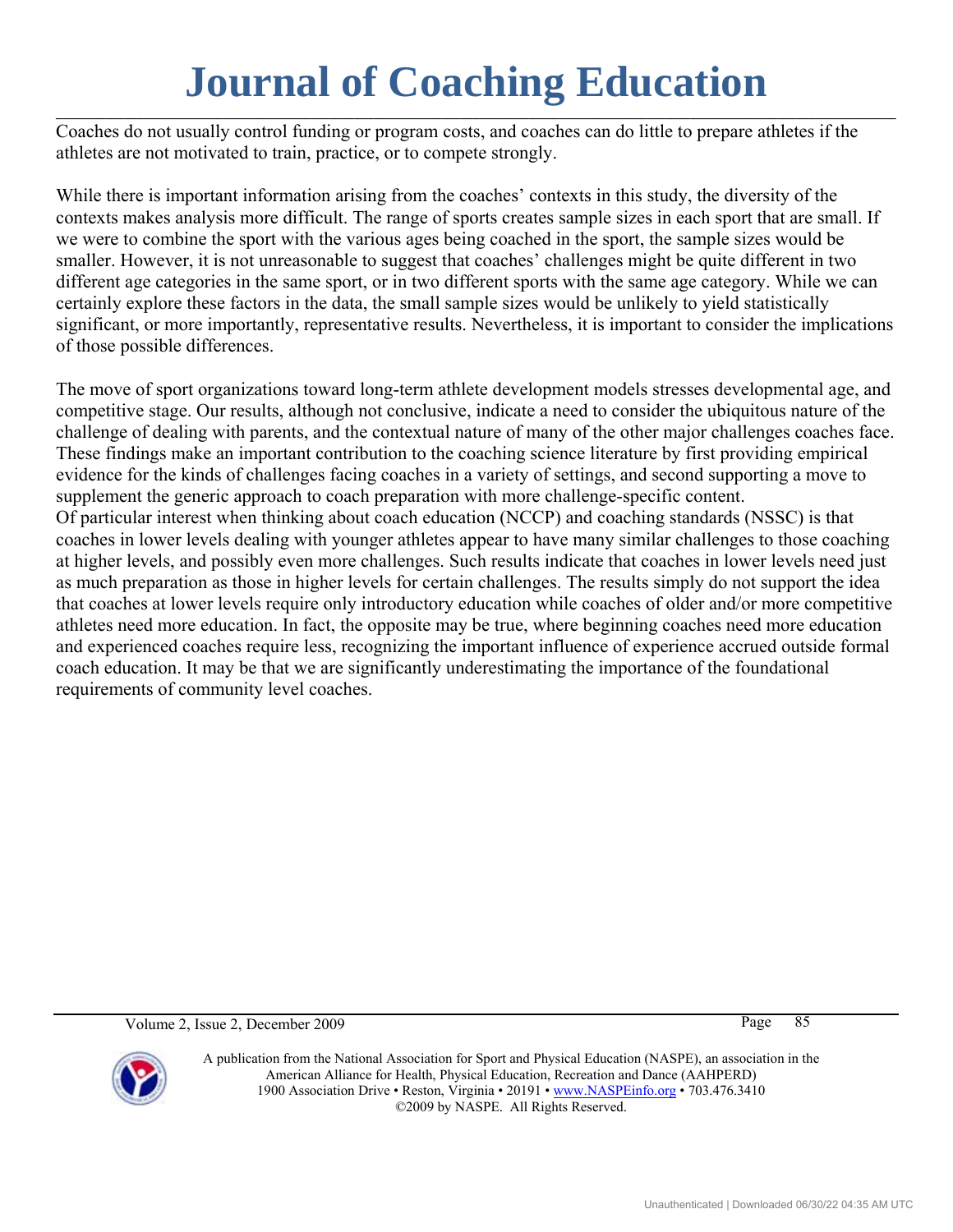#### **References**

- Abraham, A. & Collins, D. (1998). Examining and extending research in coach development. *Quest*. 50(1), 59- 79.
- Baker, J. Yardley, J. & Côté, J. (2003). Coach behaviors and athlete satisfaction in team and individual sports. *International Journal of Sport Psychology*, 34(3), 226-239.
- Bell, M. (1997). The development of expertise. *Journal of Physical Education, Recreation and Dance*, 68(2): 34-38.
- Bloom, G.A., Bush, N., Schinke, R.J., & Salmela, J.H. (1998). The importance of mentoring in the development of coaches and athletes. *International Journal of Sport Psychology*, 29, 267-289.
- Bloom, G. A., Schinke, R. J., & Salmela, J. H. (1997). The development of communication skills by elite basketball coaches. *Coaching and Sport Science Journal,* 2(3), 3-10.
- Cassidy, T., Jones, R.L., & Potrac, P. (2004). *Understanding sports coaching: The social, cultural and pedagogical foundations of coaching practice*. London: Routledge.
- Chelladurai, P., & Quek, C. B. (1995). Decision style choices of high school basketball coaches: The effects of situational and coach characteristics. *Journal of Sport Behavior,* 18(2), 91-108.

Coaching Association of Canada. *National Coaching Certification Program*. [www.coach.ca](http://www.coach.ca/)

- Côté, J., Salmela, J. H., Trudel, P., Baria, A., & Russell, S. (1995). The coaching model: A grounded assessment of expert gymnastic coaches' knowledge. *Journal of Sport and Exercise Psychology*, 17, (1) 1-17.
- Côté, J., Salmela, J.H., & Russell, S. (1995). The knowledge of high-performance gymnastic coaches: Methodological framework. *The Sport Psychologist*, 9, 65-75.
- Côté, J., Salmela, J.H., & Russell, S. (1995). The knowledge of high-performance gymnastic coaches: Competition and training considerations. *The Sport Psychologist*, 9, 76-95.
- Cushion, C.J., Armour, K.M., & Jones, R.L. (2003). Coach education and continuing professional development: Experience and learning to coach. *Quest*, 55, 215-230.

Volume 2, Issue 2, December 2009 Page 86

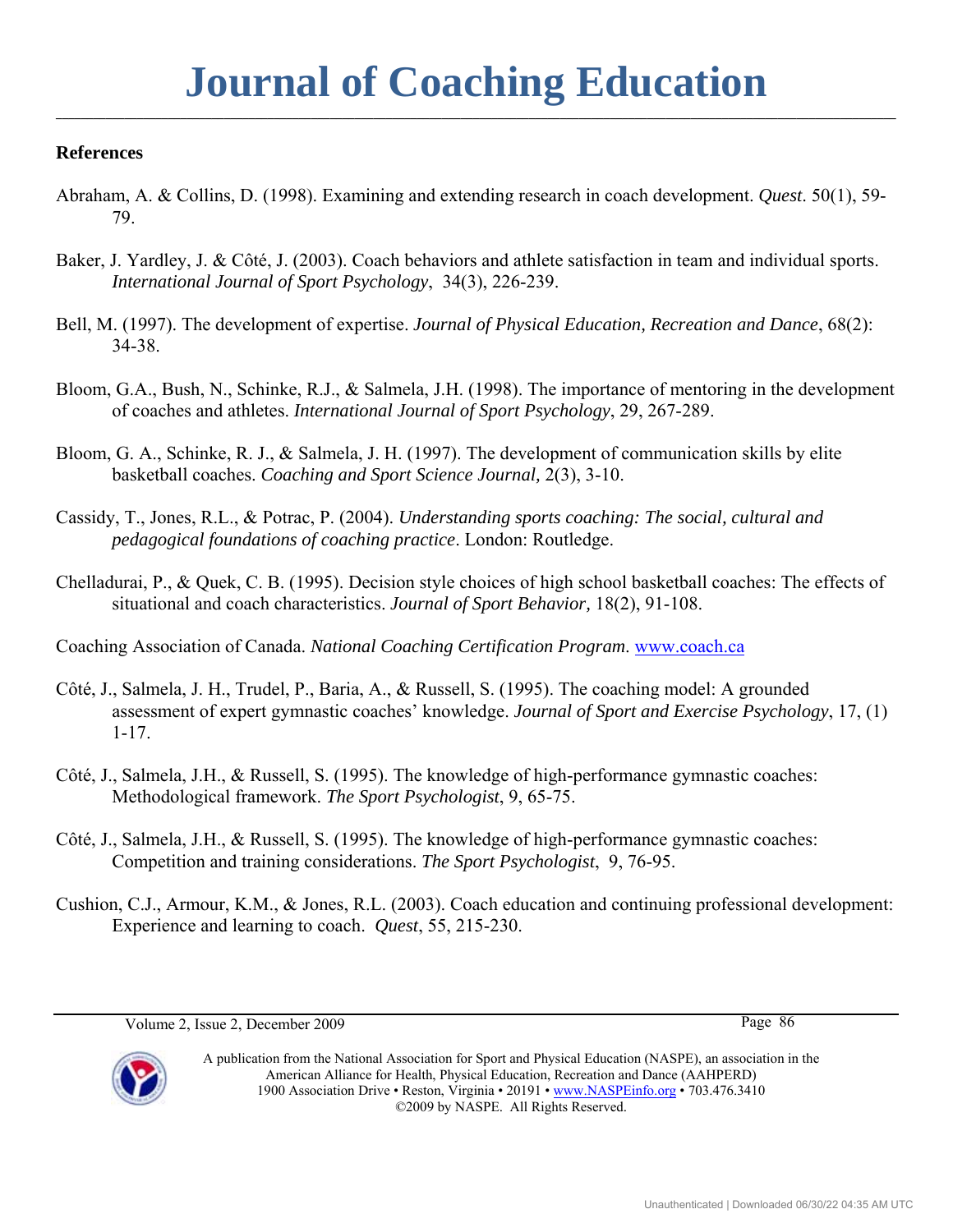**\_\_\_\_\_\_\_\_\_\_\_\_\_\_\_\_\_\_\_\_\_\_\_\_\_\_\_\_\_\_\_\_\_\_\_\_\_\_\_\_\_\_\_\_\_\_\_\_\_\_\_\_\_\_\_\_\_\_\_\_\_\_\_\_\_\_\_\_\_\_\_\_\_\_\_\_\_\_\_\_\_\_\_\_\_\_\_\_\_\_\_\_\_\_\_\_\_\_\_\_\_\_\_\_\_\_\_\_\_\_\_\_\_\_\_\_\_\_\_\_\_\_\_\_\_\_\_\_\_\_\_\_\_\_\_**

- Cushion, C.J., Armour, K.M. & Jones, R.L. (2006). Locating the coaching process in practice: models for and of coaching. *Physical Education and Sport Pedagogy*, 11(1), 83-99.
- Demers, G., Woodburn, A.J., & Savard, C. (2006). The development of an undergraduate competency-based coach education program. *The Sport Psychologist*, 20, 162-173.
- Feltz, D.L, Hepler, T.J., Roman, N., & Paiement, C. (2009). Coaching efficacy and volunteer youth sport coaches. *The Sport Psychologist*, 23, 24-41.
- Gilbert, W., & Trudel, P. (2005). Learning to coach through experience: Conditions that influence reflection. *The Physical Educator*, 62(1), 32-43.
- Gilbert, W., & Trudel, P. (2001). Learning to coach through experience: Reflection in model youth sport coaches. *Journal of Teaching in Physical Education*, 21, 16-34.
- Gilbert, W., & Trudel, P. (1999). An evaluation strategy for coach education programs. *Journal of Sport Behaviour*, 22(2), 235-250.
- Gilbert, W., Côté, J. & Mallett, C. (2006). Developmental paths and activities of successful sport coaches. *International Journal of Sports Science and Coaching*, 1(1), 69-76.
- Gilbert, W. D. (2006). Introduction to special issue: Coach education. *The Sport Psychologist*, 20, 123-125.
- Gilbert, W., Côté, J. & Mallett, C. (2006). Developmental paths and activities of successful sport coaches. *International Journal of Sports Science and Coaching,* 1(1), 69-76.
- Gould, D., Giannini, J., Krane, V. and Hodge, K. (1990). Educational needs of U.S. national team, Pan American and Olympic coaches. *Journal of Teaching Physical Education*, 9, 332-344.
- Gould, D., Hodge, K., Peterson, K. and Petlichkoff, L. (1987). Psychological foundations of coaching: Similarities and differences among intercollegiate wrestling coaches. *The Sport Psychologist*, 1, 293- 308.
- Hall, N., Jedlic, B., Munroe-Chandler, K., & Hall, C. (2006). The effects of an education program on coaches' encouragement of imagery use. *International Journal of Coaching Science*.
- Harwood, C. & Knight, C. (2009). Understanding parental stressors: An investigation of British tennis-parents, *Journal of Sports Sciences,* 27, 339-351.

Volume 2, Issue 2, December 2009 Page 87

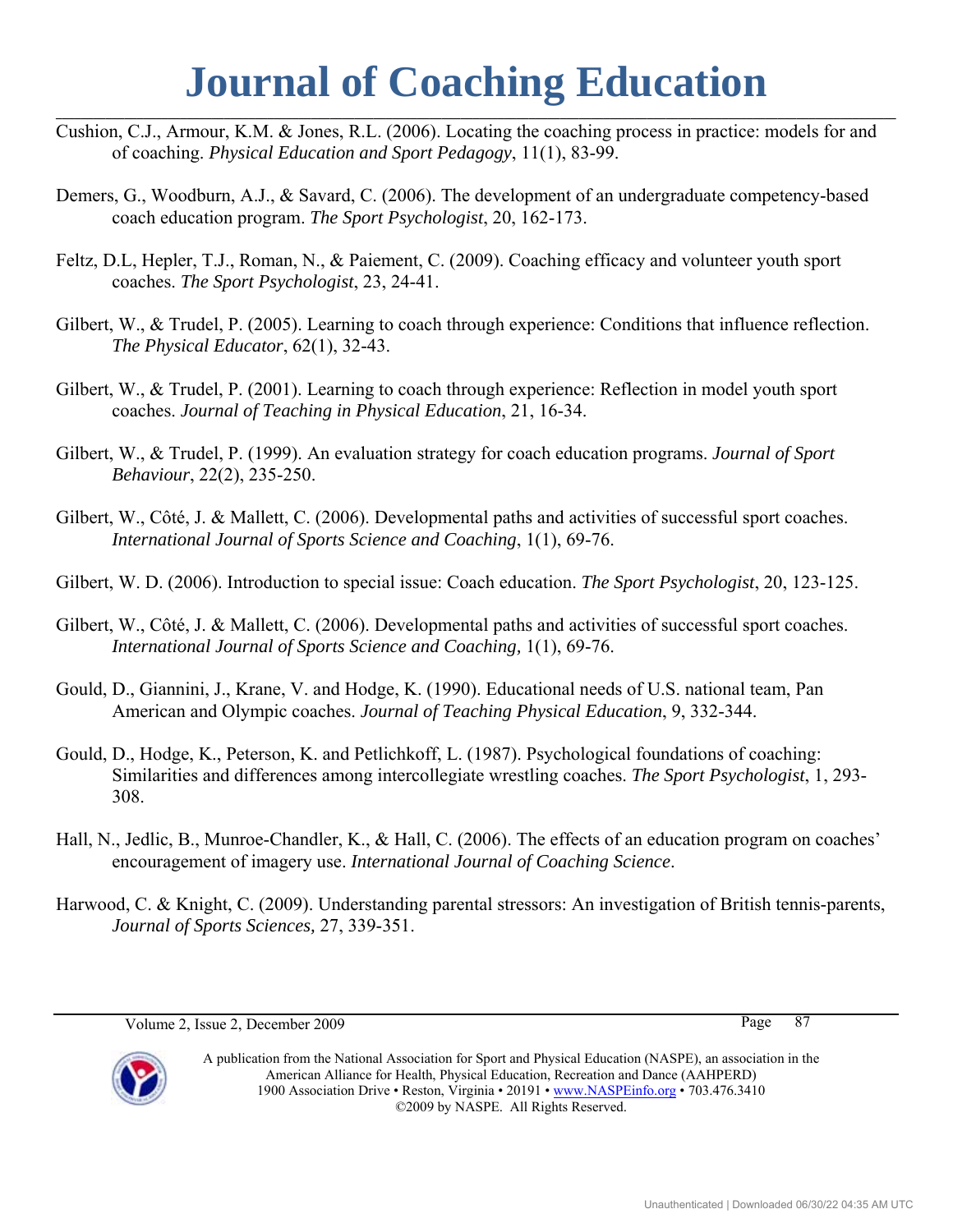**\_\_\_\_\_\_\_\_\_\_\_\_\_\_\_\_\_\_\_\_\_\_\_\_\_\_\_\_\_\_\_\_\_\_\_\_\_\_\_\_\_\_\_\_\_\_\_\_\_\_\_\_\_\_\_\_\_\_\_\_\_\_\_\_\_\_\_\_\_\_\_\_\_\_\_\_\_\_\_\_\_\_\_\_\_\_\_\_\_\_\_\_\_\_\_\_\_\_\_\_\_\_\_\_\_\_\_\_\_\_\_\_\_\_\_\_\_\_\_\_\_\_\_\_\_\_\_\_\_\_\_\_\_\_\_**

- Irwin, G., Hanton, S., & Kerwin, D. (2004). Reflective practice and the origins of elite coaching knowledge. *Reflective Practice*, 5, 119 – 136.
- Irwin, G., Hanton, S., & Kerwin, D. (2005). The conceptual process of skill progression development in artistic gymnastics. *Journal of Sports Sciences*, 23(10): 1089 – 1099.
- Jones, R.L., Armour, K.M., & Potrac, P. (2003). Constructing expert knowledge: A case study of a top-level professional soccer coach. *Sport, Education and Society*, 8, 213-229.
- Jones, D. F., Housner, L. D., & Kornspan, A. S. (1997). Interactive decision making and behavior of experienced and inexperienced basketball coaches during practice. *Journal of Teaching in Physical Education*,16(4), 454-468.
- Lemyre, F., Trudel, P., & Durand-Bush, N. (2007). Now youth-sport coaches learn to coach. *The Sport Psychologist.* 21, 191-209.
- Lyle, J. (2000). The coaching process: an overview, In: N. Cross & J. Lyle (Eds), *The coaching process: principles and practice for sport*. Oxford, Butterworth Heinmann, 1–3.
- Lyle, J. (2002). *Sports coaching concepts: a framework for coaches' behaviour.* London, Routledge.
- Malete, L. and Feltz, D.L. (2000). The effect of a coaching education program on coaching efficacy. *The Sport Psychologist*, 14, 410-417.
- Mallett, C., & Côté, J. (2006). Beyond winning and losing: guidelines for evaluating high performance coaches. *The Sport Psychologist*, 20, 213-221.
- Mallett, C.J., Trudel, P., Lyle, J. & Rynne, S.B. (in press). Formal versus informal coach education.
- Reade, I.L, Rodgers, W.M. & Watkinson, J. (2004). An exploratory study into the effectiveness of knowledge transfer to high performance amateur coaches in Alberta. Published abstract. Sport Science Association of Alberta.
- Reade, I., Rodgers, W.M., & Hall, N. (2008). Knowledge transfer: How do high performance coaches access the knowledge of sport scientists. *International Journal of Sport Science and Coaching,3(3), 319-334.*
- Reade, I., Rodgers, W.M., & Spriggs, K. (2008). New ideas for high performance coaches: A case study of knowledge transfer in sport science. *International Journal of Sport Science and Coaching, 3(3). 335- 354.*

Volume 2, Issue 2, December 2009 Page 88



A publication from the National Association for Sport and Physical Education (NASPE), an association in the American Alliance for Health, Physical Education, Recreation and Dance (AAHPERD) 1900 Association Drive • Reston, Virginia • 20191 • www.NASPEinfo.org • 703.476.3410 ©2009 by NASPE. All Rights Reserved.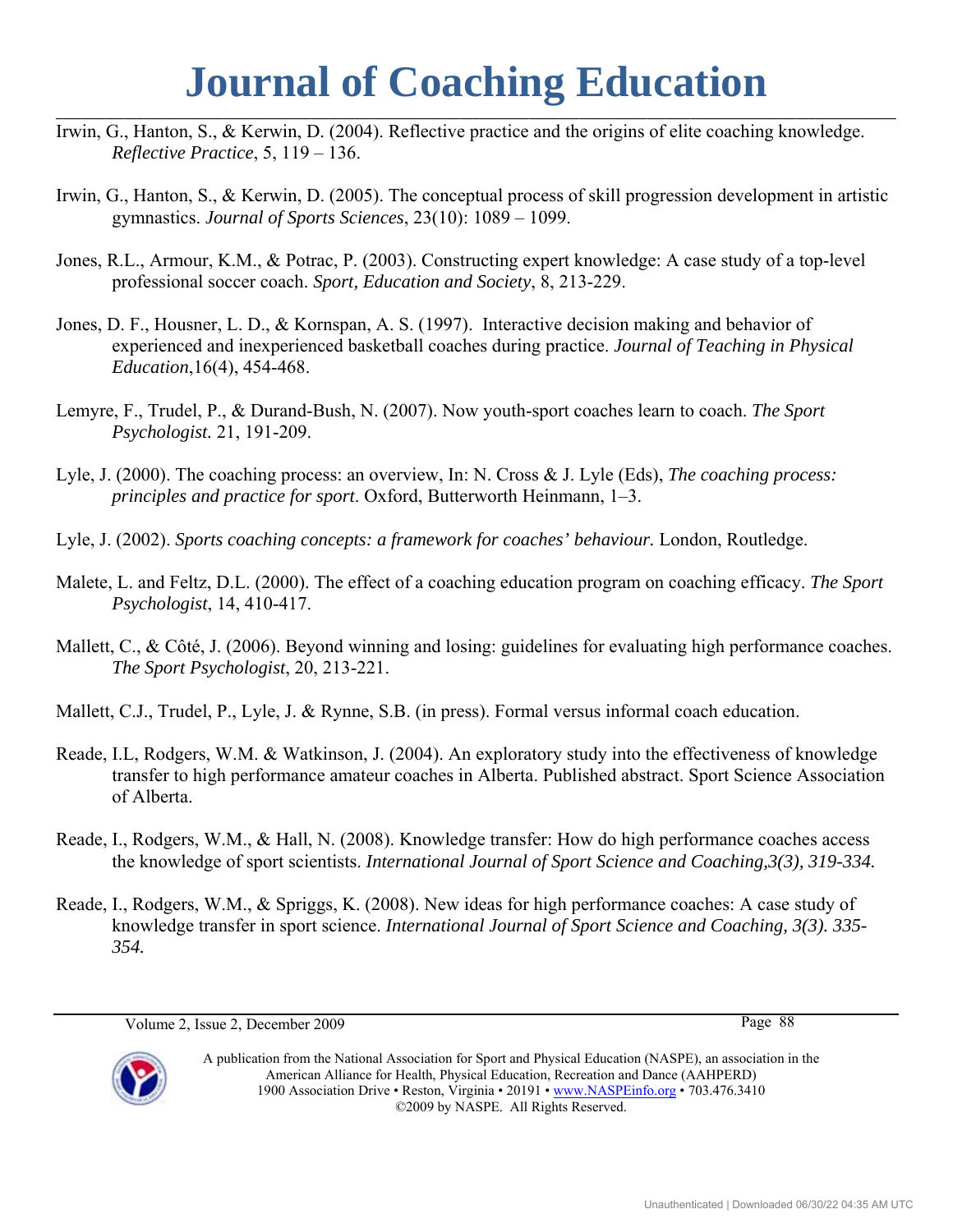**\_\_\_\_\_\_\_\_\_\_\_\_\_\_\_\_\_\_\_\_\_\_\_\_\_\_\_\_\_\_\_\_\_\_\_\_\_\_\_\_\_\_\_\_\_\_\_\_\_\_\_\_\_\_\_\_\_\_\_\_\_\_\_\_\_\_\_\_\_\_\_\_\_\_\_\_\_\_\_\_\_\_\_\_\_\_\_\_\_\_\_\_\_\_\_\_\_\_\_\_\_\_\_\_\_\_\_\_\_\_\_\_\_\_\_\_\_\_\_\_\_\_\_\_\_\_\_\_\_\_\_\_\_\_\_**

- Rodgers, W., Reade, I. & Hall, C. (2007). Factors that influence coaches' use of sound coaching practices. *International Journal of Sports Science & Coaching, 2(2),* 155-170.
- Saury, J. & Durand, M. (1998). Practical knowledge in expert coaches: on-site study of coaching in sailing. *Research Quarterly for Exercise and Sport*, 69(3), pp. 254–266.
- Smith, R.E., & Smoll, F.L. (1997). Coaching the coaches: Youth sports as a scientific and applied behavioral setting, *Current Directions in Psychological Science*, 6(1), 16-21.
- Smoll, F.L., & Smith, R.E. (1989). Leadership behaviors in sport: A theoretical model and research paradigm. *Journal of Applied Social Psychology*, 19 (18, pt 2), 1522-1551.
- Werthner, P., & Trudel, P. (2006). A new theoretical perspective for understanding how coaches learn to coach. *The Sport Psychologist*, 20, 196-212.
- Williams, J.M., Jerome, G.J., Kenow, L.J., Rogers, T., Sartain, T.A., & Darland, G. (2003). Factor structure of the coaching behaviour questionnaire and its relationship to athlete variables. *The Sport Psychologist*, 17, 16-34.
- Williams, S. J. & Kendall, L. (2007). Perceptions of elite coaches and sports scientists of the research needs for elite coaching practice. *Journal of Sports Sciences*, 25(14), 1577 — 1586.
- Woodman, L. (1993). Coaching: A science, an art and an emerging profession. *Sport Science Review: Coach, Science*, 2, 1-13.

Volume 2, Issue 2, December 2009 Page 89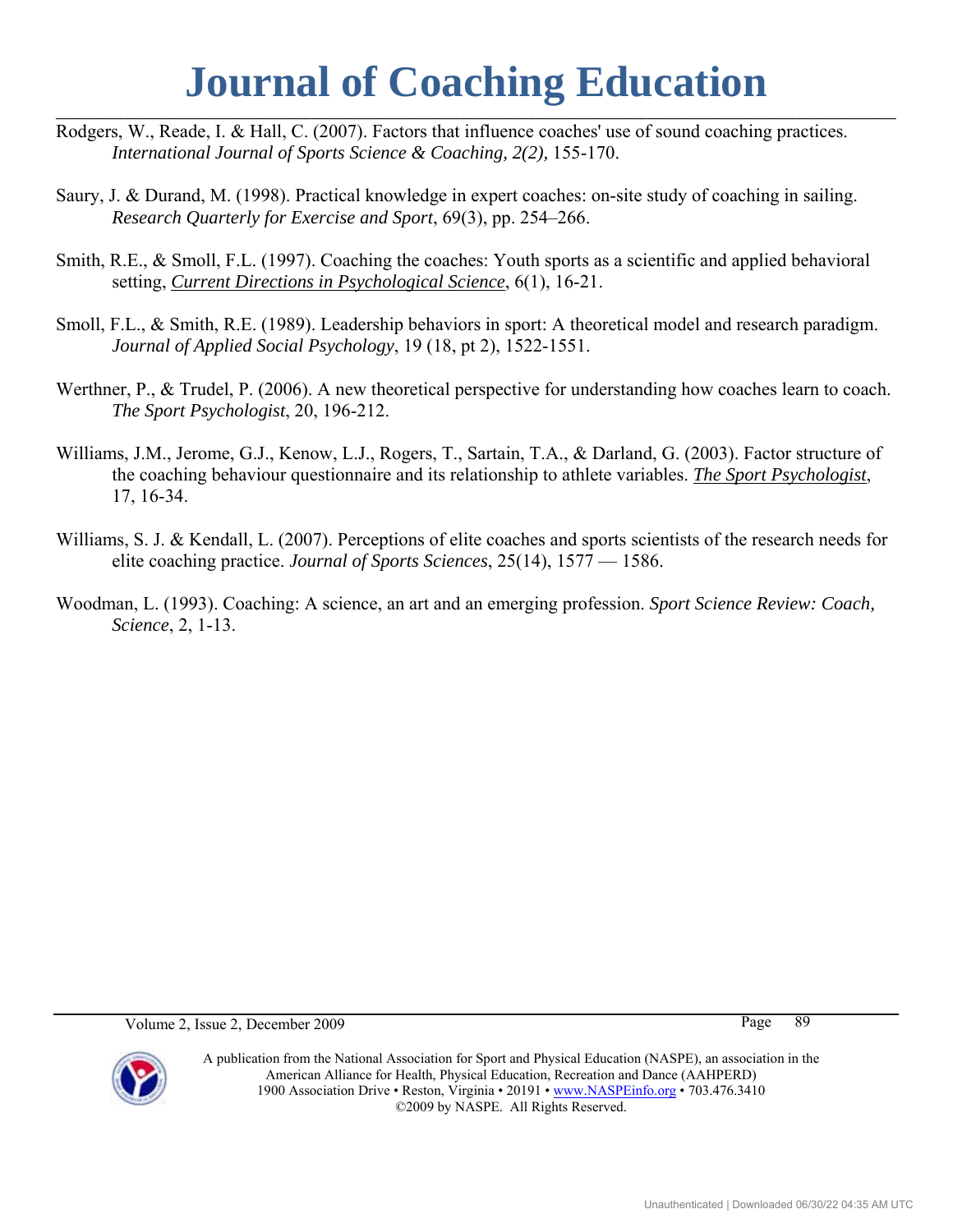**\_\_\_\_\_\_\_\_\_\_\_\_\_\_\_\_\_\_\_\_\_\_\_\_\_\_\_\_\_\_\_\_\_\_\_\_\_\_\_\_\_\_\_\_\_\_\_\_\_\_\_\_\_\_\_\_\_\_\_\_\_\_\_\_\_\_\_\_\_\_\_\_\_\_\_\_\_\_\_\_\_\_\_\_\_\_\_\_\_\_\_\_\_\_\_\_\_\_\_\_\_\_\_\_\_\_\_\_\_\_\_\_\_\_\_\_\_\_\_\_\_\_\_\_\_\_\_\_\_\_\_\_\_\_\_**

#### Table 1

#### *Frequency of each major challenge to coaches.*

|                                | Forced to choose one |         |     | Free to indicate all challenges |                |               |  |  |
|--------------------------------|----------------------|---------|-----|---------------------------------|----------------|---------------|--|--|
| Challenge                      | Frequency            | Percent | Yes | $\frac{0}{0}$                   | N <sub>0</sub> | $\frac{0}{0}$ |  |  |
|                                |                      |         |     |                                 |                |               |  |  |
| Dealing with parents           | 174                  | 21.2    | 272 | 33.1                            | 548            | 66.7          |  |  |
| Dealing with officials         | 12                   | 1.5     | 61  | 7.4                             | 759            | 92.4          |  |  |
| Dealing with assistant coaches | 11                   | 1.3     | 52  | 6.3                             | 768            | 93.5          |  |  |
| Dealing with administrators    | 43                   | 5.2     | 128 | 15.6                            | 692            | 84.3          |  |  |
| Scheduling                     | 40                   | 4.9     | 148 | 18                              | 672            | 81.9          |  |  |
| Recruiting athletes            | 53                   | 6.5     | 155 | 18.9                            | 665            | 81            |  |  |
| Selecting athletes             | 21                   | 2.6     | 95  | 11.6                            | 725            | 88.3          |  |  |
| Planning practice              | 45                   | 5.5     | 128 | 15.6                            | 692            | 84.3          |  |  |
| Motivating athletes            | 92                   | 11.2    | 200 | 24.4                            | 620            | 75.5          |  |  |
| Teaching technical parts       | 82                   | 10.0    | 162 | 19.7                            | 658            | 80.1          |  |  |
| Provide guidance to prepare    |                      |         |     |                                 |                |               |  |  |
| physically                     | 12                   | 1.5     | 93  | 11.3                            | 727            | 88.6          |  |  |
| Provide guidance to prepare    |                      |         |     |                                 |                |               |  |  |
| mentally                       | 59                   | 7.2     | 196 | 23.9                            | 624            | 76.0          |  |  |
| Support during competition     | 9                    | 1.1     | 76  | 9.3                             | 744            | 90.6          |  |  |
| Competition strategy           | 35                   | 4.3     | 111 | 13.5                            | 709            | 86.4          |  |  |
| Securing funding and other     |                      |         |     |                                 |                |               |  |  |
| resources                      | 87                   | 10.6    | 205 | 25.0                            | 615            | 74.9          |  |  |
| Help athletes manage stress of |                      |         |     |                                 |                |               |  |  |
| competition                    | 9                    | 1.1     | 122 | 14.9                            | 698            | 85.0          |  |  |
| Managing own stress            |                      |         |     |                                 |                |               |  |  |
| at competition                 | 11                   | 1.3     | 61  | 7.4                             | 759            | 92.4          |  |  |
| Total                          | 820                  | 99.9    |     |                                 |                |               |  |  |

Volume 2, Issue 2, December 2009 Page 90

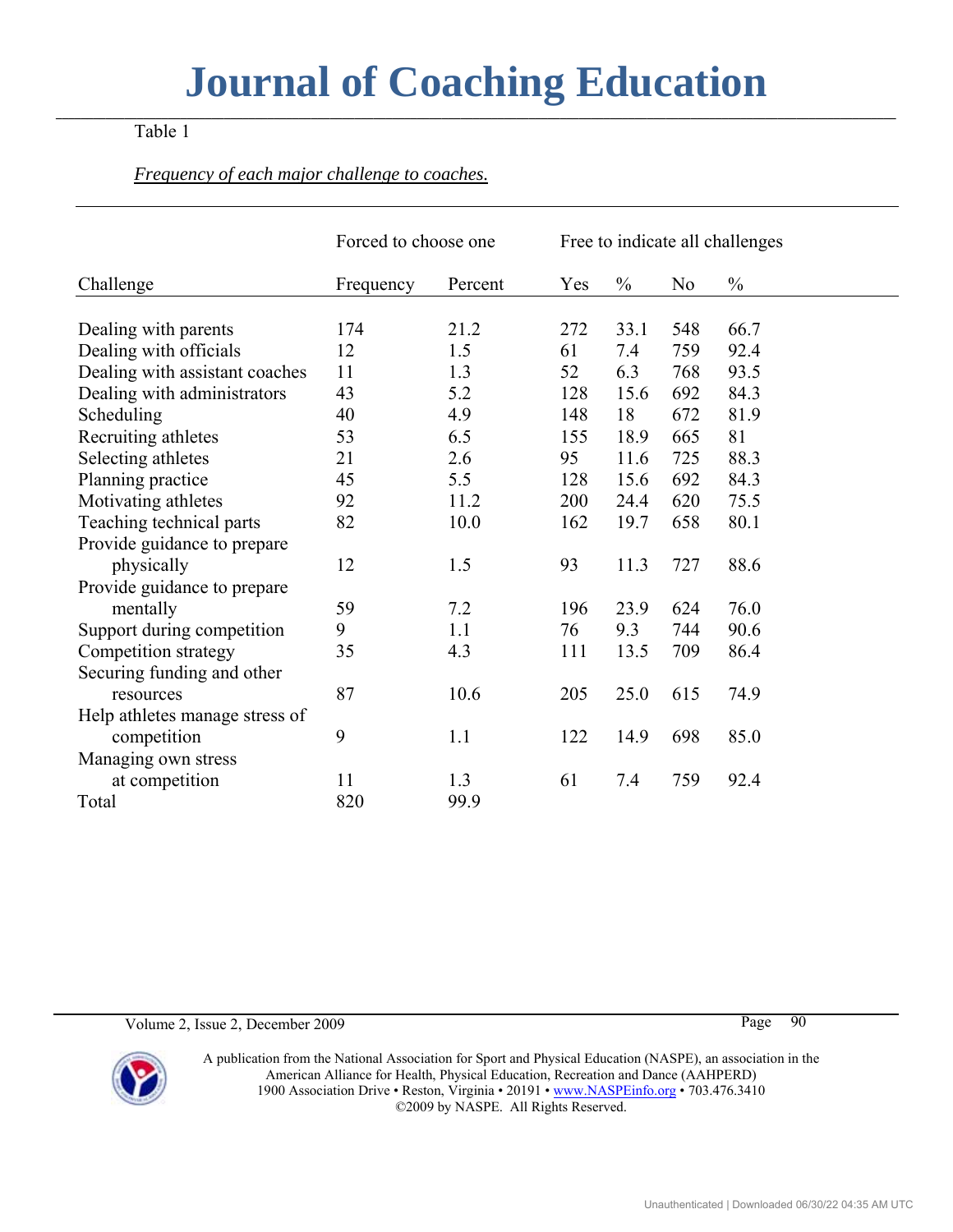**\_\_\_\_\_\_\_\_\_\_\_\_\_\_\_\_\_\_\_\_\_\_\_\_\_\_\_\_\_\_\_\_\_\_\_\_\_\_\_\_\_\_\_\_\_\_\_\_\_\_\_\_\_\_\_\_\_\_\_\_\_\_\_\_\_\_\_\_\_\_\_\_\_\_\_\_\_\_\_\_\_\_\_\_\_\_\_\_\_\_\_\_\_\_\_\_\_\_\_\_\_\_\_\_\_\_\_\_\_\_\_\_\_\_\_\_\_\_\_\_\_\_\_\_\_\_\_\_\_\_\_\_\_\_\_**

#### Table 2

*Dealing with parents as a major challenge by age of athletes coaches* 

|               |               | $3 - 5$ yrs |               | $6 - 9$ yrs |               | $10 - 11$ yrs | $12 - 15$ yrs |                | $16 - 18$ yrs |                |               | $19 - 22$ yrs  | $22+ yrs$     |      |
|---------------|---------------|-------------|---------------|-------------|---------------|---------------|---------------|----------------|---------------|----------------|---------------|----------------|---------------|------|
|               | Yes           | No          | Yes           | No          | Yes           | No            | Yes           | N <sub>o</sub> | Yes           | N <sub>0</sub> | Yes           | N <sub>o</sub> | Yes           | no   |
| $YES -$       | 56            | 216         | 109           | 163         | 139           | 133           | 175           | 97             | 111           | 161            | 55            | 212            | 52            | 220  |
| parents a     |               |             |               |             |               |               |               |                |               |                |               |                |               |      |
| challenge     |               |             |               |             |               |               |               |                |               |                |               |                |               |      |
| $%$ of        | 21            | 79          | 40            | 60          | 51.1          | 48.9          | 64.3          | 35.7           | 40.8          | 59.2           | 20.2          | 79.8           | 19.1          | 80.9 |
| coaches       |               |             |               |             |               |               |               |                |               |                |               |                |               |      |
| saying        |               |             |               |             |               |               |               |                |               |                |               |                |               |      |
| yes           |               |             |               |             |               |               |               |                |               |                |               |                |               |      |
| parents a     |               |             |               |             |               |               |               |                |               |                |               |                |               |      |
| challenge     |               |             |               |             |               |               |               |                |               |                |               |                |               |      |
| $%$ of        | 42            |             | 35.2          |             | 35.6          |               | 32.7          |                | 32.2          |                | 30.7          |                | 26            |      |
| coaches       |               |             |               |             |               |               |               |                |               |                |               |                |               |      |
| of age        |               |             |               |             |               |               |               |                |               |                |               |                |               |      |
| group         |               |             |               |             |               |               |               |                |               |                |               |                |               |      |
| saying        |               |             |               |             |               |               |               |                |               |                |               |                |               |      |
| yes<br>$NO -$ | 78            | 470         | 201           | 347         | 251           | 297           | 360           | 188            | 234           | 314            | 124           | 424            | 148           | 400  |
| parents       |               |             |               |             |               |               |               |                |               |                |               |                |               |      |
| not a         |               |             |               |             |               |               |               |                |               |                |               |                |               |      |
| challenge     |               |             |               |             |               |               |               |                |               |                |               |                |               |      |
| Percentage    | 58            |             | 64.8          |             | 64.4          |               | 67.3          |                | 67.8          |                | 69.3          |                | 74            |      |
| of            |               |             |               |             |               |               |               |                |               |                |               |                |               |      |
| coaches       |               |             |               |             |               |               |               |                |               |                |               |                |               |      |
| from age      |               |             |               |             |               |               |               |                |               |                |               |                |               |      |
| group         |               |             |               |             |               |               |               |                |               |                |               |                |               |      |
| saying no     |               |             |               |             |               |               |               |                |               |                |               |                |               |      |
| total         | 100           |             | 100           |             | 100           |               | 100           |                | 100           |                | 100           |                | 100           |      |
|               | $\frac{0}{0}$ |             | $\frac{0}{0}$ |             | $\frac{0}{0}$ |               | $\frac{0}{0}$ |                | $\frac{0}{0}$ |                | $\frac{0}{0}$ |                | $\frac{0}{0}$ |      |

Volume 2, Issue 2, December 2009 Page 91

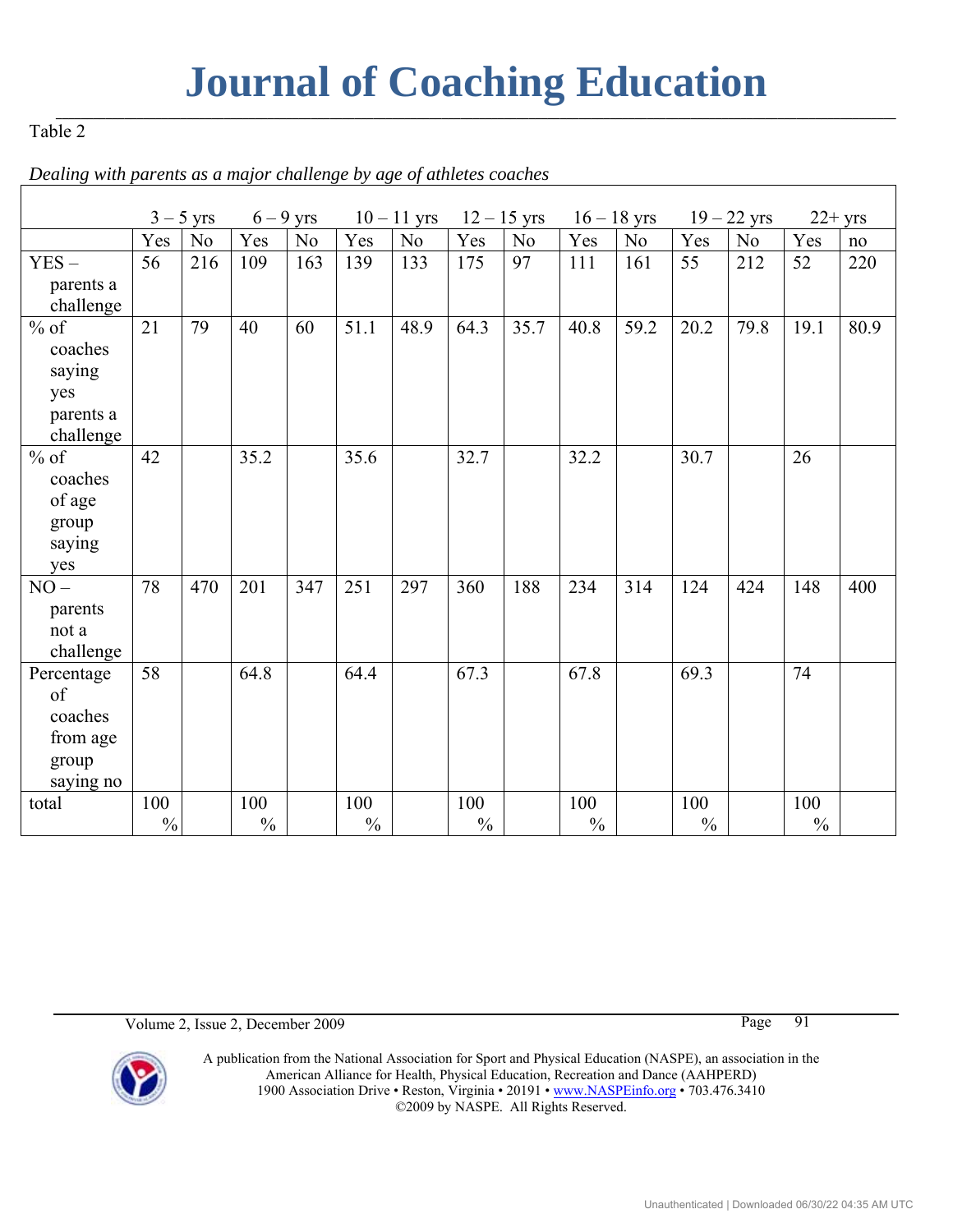**\_\_\_\_\_\_\_\_\_\_\_\_\_\_\_\_\_\_\_\_\_\_\_\_\_\_\_\_\_\_\_\_\_\_\_\_\_\_\_\_\_\_\_\_\_\_\_\_\_\_\_\_\_\_\_\_\_\_\_\_\_\_\_\_\_\_\_\_\_\_\_\_\_\_\_\_\_\_\_\_\_\_\_\_\_\_\_\_\_\_\_\_\_\_\_\_\_\_\_\_\_\_\_\_\_\_\_\_\_\_\_\_\_\_\_\_\_\_\_\_\_\_\_\_\_\_\_\_\_\_\_\_\_\_\_**

### Table 3

#### *Dealing with parents as a major challenge by formal education level of coach*

| Education                              | Grade 8 | High<br>school | College<br>certificate | Undergrad<br>degree | Master's<br>degree | Doctorate<br>degree | Total |
|----------------------------------------|---------|----------------|------------------------|---------------------|--------------------|---------------------|-------|
| $Yes -$<br>parents a<br>challenge      | 25      | 116            | 56                     | 59                  | 11                 | 3                   | 270   |
| $\frac{0}{0}$<br>coaches<br>saying yes | 9.3     | 43             | 20.7                   | 21.9                | 4.1                | 1.1                 | 100%  |
| $%$ of<br>education<br>group           | 39.7    | 43.1           | 29.9                   | 24.0                | 31.4               | 30                  | 33.3% |
| $No-$<br>parents<br>not a<br>challenge | 38      | 153            | 131                    | 187                 | 24                 | $\overline{7}$      | 540   |
| $%$ of<br>coaches<br>saying no         | 7.0     | 28.3           | 24.3                   | 34.6                | 4.4                | 1.3                 | 100%  |
| $%$ of<br>education<br>group           | 60.3    | 56.9           | 70.1                   | 76                  | 68.6               | 70                  | 66.7% |

Volume 2, Issue 2, December 2009 Page 92

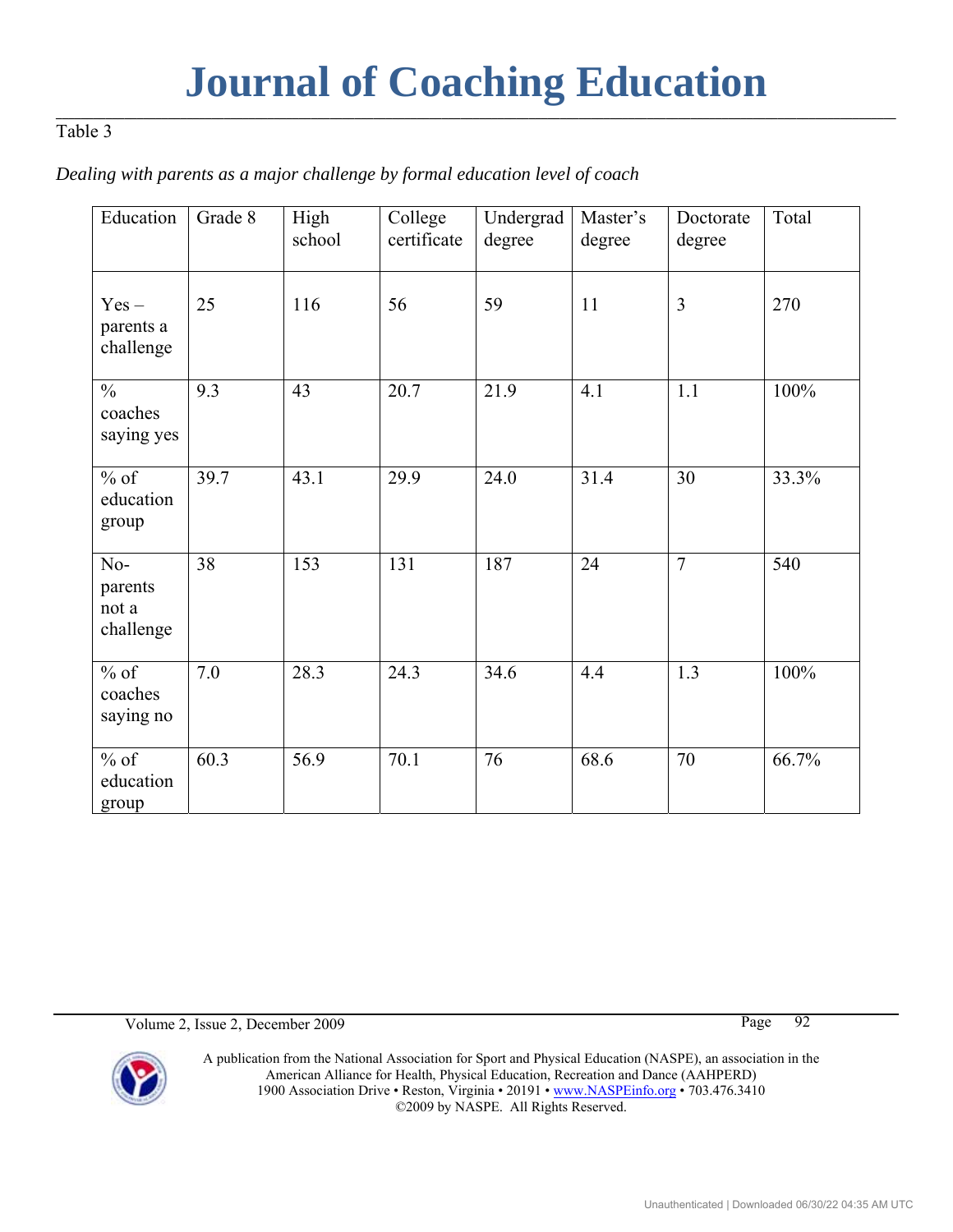#### Table 4

#### *Dealing with parents as a major challenge by level of competition of athletes coached.*

|                                    | Community |                | City  |      |                | Provincial |      |                | <b>National</b> |     |                |       |
|------------------------------------|-----------|----------------|-------|------|----------------|------------|------|----------------|-----------------|-----|----------------|-------|
|                                    | Yes       | N <sub>o</sub> | Total | Yes  | N <sub>o</sub> | Total      | Yes  | N <sub>o</sub> | Total           | Yes | N <sub>o</sub> | Total |
| $Yes -$<br>parents a<br>challenge  | 165       | 107            | 272   | 125  | 147            | 272        | 89   | 183            | 272             | 20  | 252            | 272   |
| % coaches<br>saying yes            | 60.8      | 39.3           | 100%  | 46   | 54             | 100%       | 32.7 | 67.3           | 100%            | 7.4 | 92.6           | 100%  |
| $%$ of<br>competitive<br>level yes | 37.3      |                |       | 31.3 |                |            | 30.8 |                |                 | 27  |                |       |
| No- parents<br>not a<br>challenge  | 279       | 269            | 548   | 274  | 274            | 548        | 200  | 348            | 548             | 54  | 494            | 548   |
| $%$ of<br>competitive<br>level no  | 62.8      |                |       | 68.7 |                |            | 69.2 |                |                 | 73  |                |       |
| Total                              | 100%      |                | 820   | 100% |                | 820        |      |                | 820             |     |                | 820   |

Volume 2, Issue 2, December 2009 Page 93

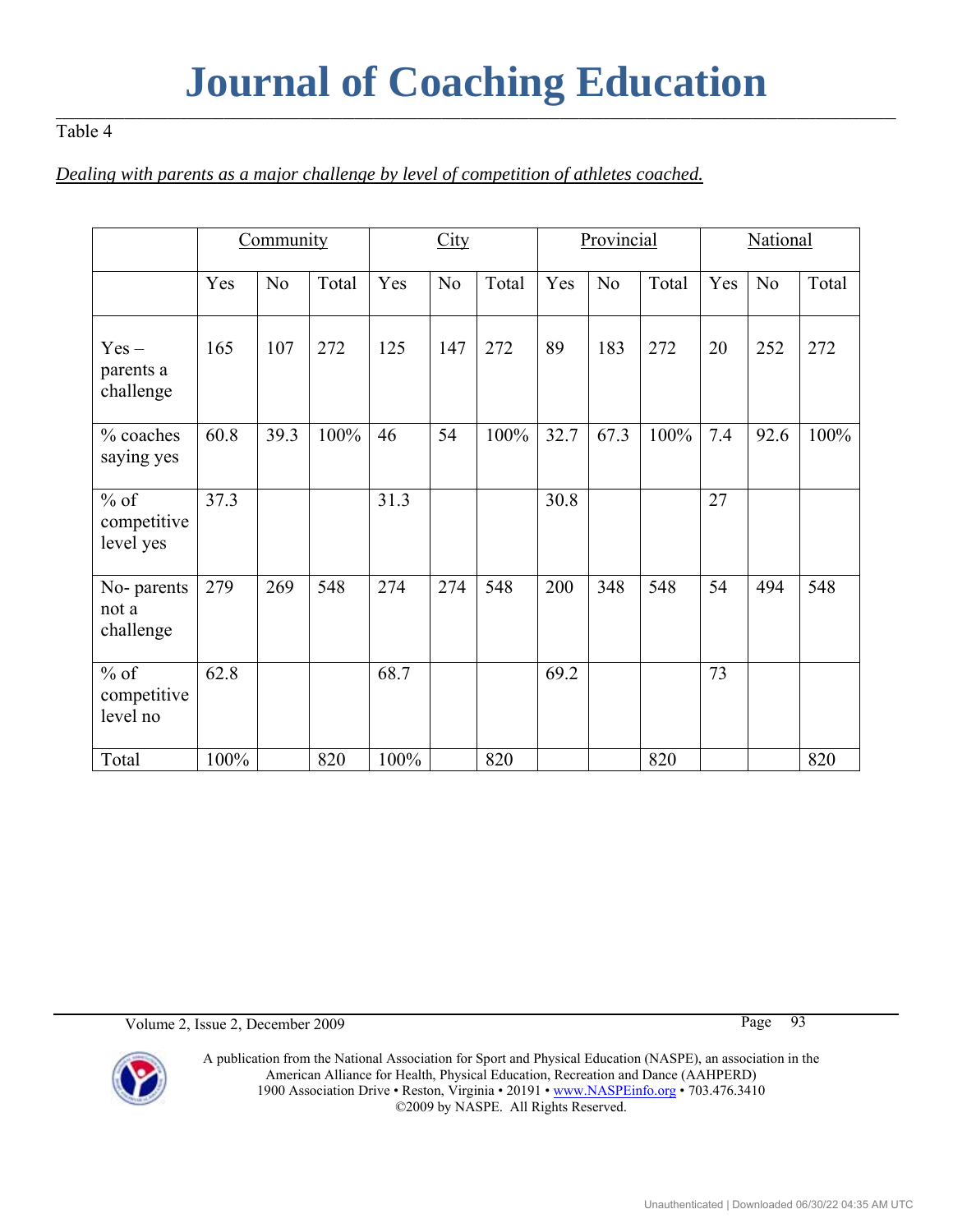**\_\_\_\_\_\_\_\_\_\_\_\_\_\_\_\_\_\_\_\_\_\_\_\_\_\_\_\_\_\_\_\_\_\_\_\_\_\_\_\_\_\_\_\_\_\_\_\_\_\_\_\_\_\_\_\_\_\_\_\_\_\_\_\_\_\_\_\_\_\_\_\_\_\_\_\_\_\_\_\_\_\_\_\_\_\_\_\_\_\_\_\_\_\_\_\_\_\_\_\_\_\_\_\_\_\_\_\_\_\_\_\_\_\_\_\_\_\_\_\_\_\_\_\_\_\_\_\_\_\_\_\_\_\_\_**

#### Table 5

#### *Dealing with securing funding as a major challenge by years of coaching experience.*

| Years                                           | $\leq$ 1 | $1 - 2$ | $2 - 3$ | $3 - 5$ | $5 - 7$ | $7 - 10$ | $10+$ | Total |
|-------------------------------------------------|----------|---------|---------|---------|---------|----------|-------|-------|
| $Yes -$<br>funding<br>challenge                 | 15       | 27      | 23      | 46      | 18      | 23       | 44    | 196   |
| $%$ of<br>coaches<br>saying<br>yes              | 7.7      | 13.8    | 11.7    | 23.5    | 9.2     | 11.7     | 22.4  | 100   |
| % in year<br>category                           | 21.7     | 20.1    | 20.7    | 24.7    | 18.9    | 31.5     | 37.0  | 24.9  |
| N <sub>0</sub><br>funding<br>not a<br>challenge | 54       | 107     | 88      | 140     | 77      | 50       | 75    | 591   |
| % in year<br>category                           | 78.3     | 79.9    | 79.3    | 75.3    | 81.1    | 68.5     | 63.0  | 75.1  |
| Total                                           | 100      | 100     | 100     | 100     | 100     | 100      | 100   | 787   |

Volume 2, Issue 2, December 2009 Page 94

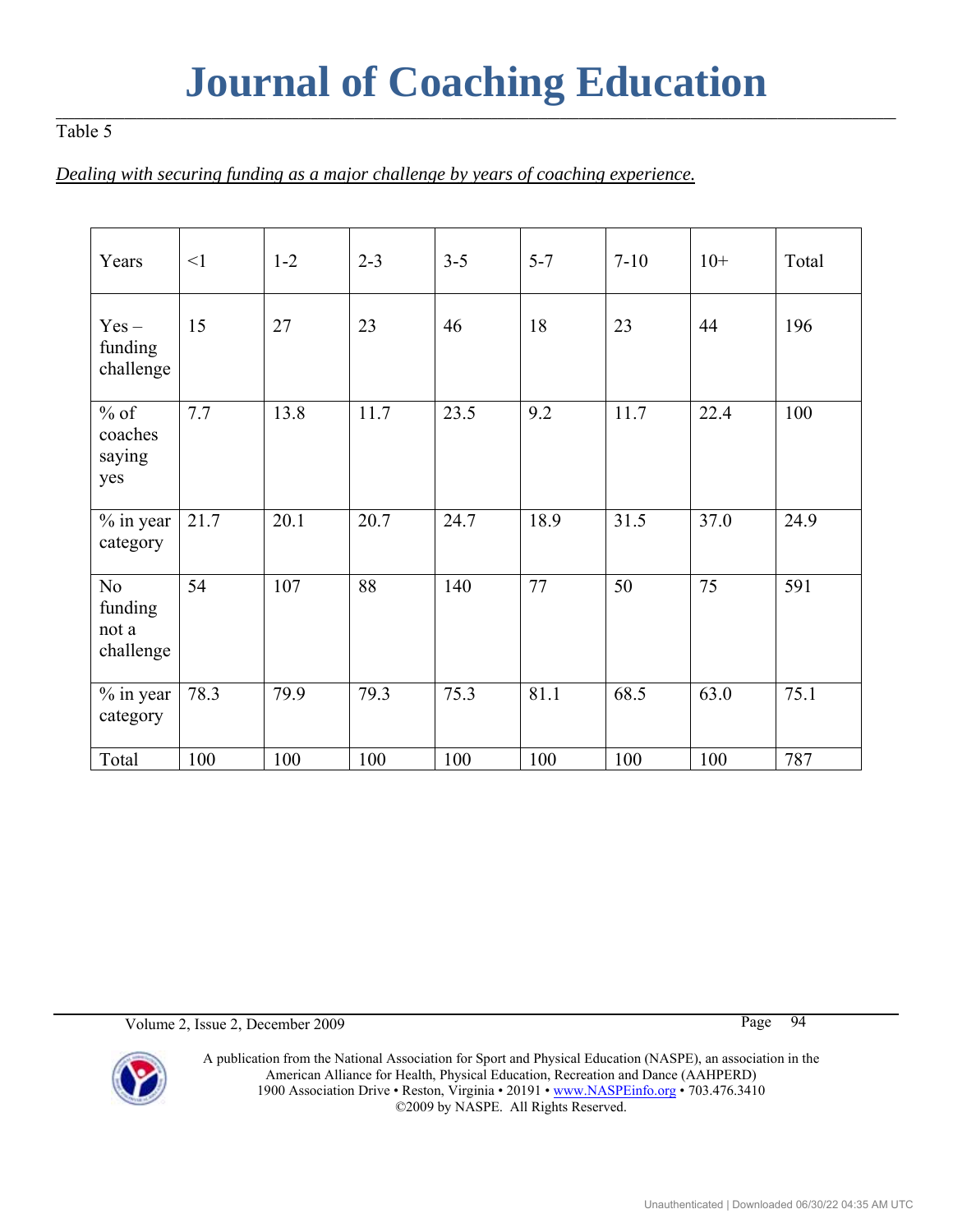**\_\_\_\_\_\_\_\_\_\_\_\_\_\_\_\_\_\_\_\_\_\_\_\_\_\_\_\_\_\_\_\_\_\_\_\_\_\_\_\_\_\_\_\_\_\_\_\_\_\_\_\_\_\_\_\_\_\_\_\_\_\_\_\_\_\_\_\_\_\_\_\_\_\_\_\_\_\_\_\_\_\_\_\_\_\_\_\_\_\_\_\_\_\_\_\_\_\_\_\_\_\_\_\_\_\_\_\_\_\_\_\_\_\_\_\_\_\_\_\_\_\_\_\_\_\_\_\_\_\_\_\_\_\_\_**

#### Table 6

#### *Dealing with motivating athletes as a major challenge by age of coach.*

| Age                                    | $16-18$ | 18-24 | 25-34 | 35-44 | 45-54 | $55+$ | Total |
|----------------------------------------|---------|-------|-------|-------|-------|-------|-------|
| $Yes -$<br>motivation<br>challenge     | 41      | 37    | 26    | 51    | 36    | 8     | 199   |
| $%$ of<br>coaches<br>saying yes        | 20.6    | 18.6  | 13.1  | 25.6  | 18.1  | 4.0   | 100   |
| $%$ in age<br>category                 | 37.3    | 22.8  | 18.8  | 23.3  | 22.9  | 26.7  |       |
| No<br>motivation<br>not a<br>challenge | 69      | 125   | 112   | 168   | 121   | 22    |       |
| $%$ in age<br>category                 | 62.7    | 77.2  | 81.2  | 76.7  | 77.1  | 73.3  |       |
| Total % in<br>age<br>category          | 100     | 100   | 100   | 100   | 100   | 100   |       |

Volume 2, Issue 2, December 2009 Page 95